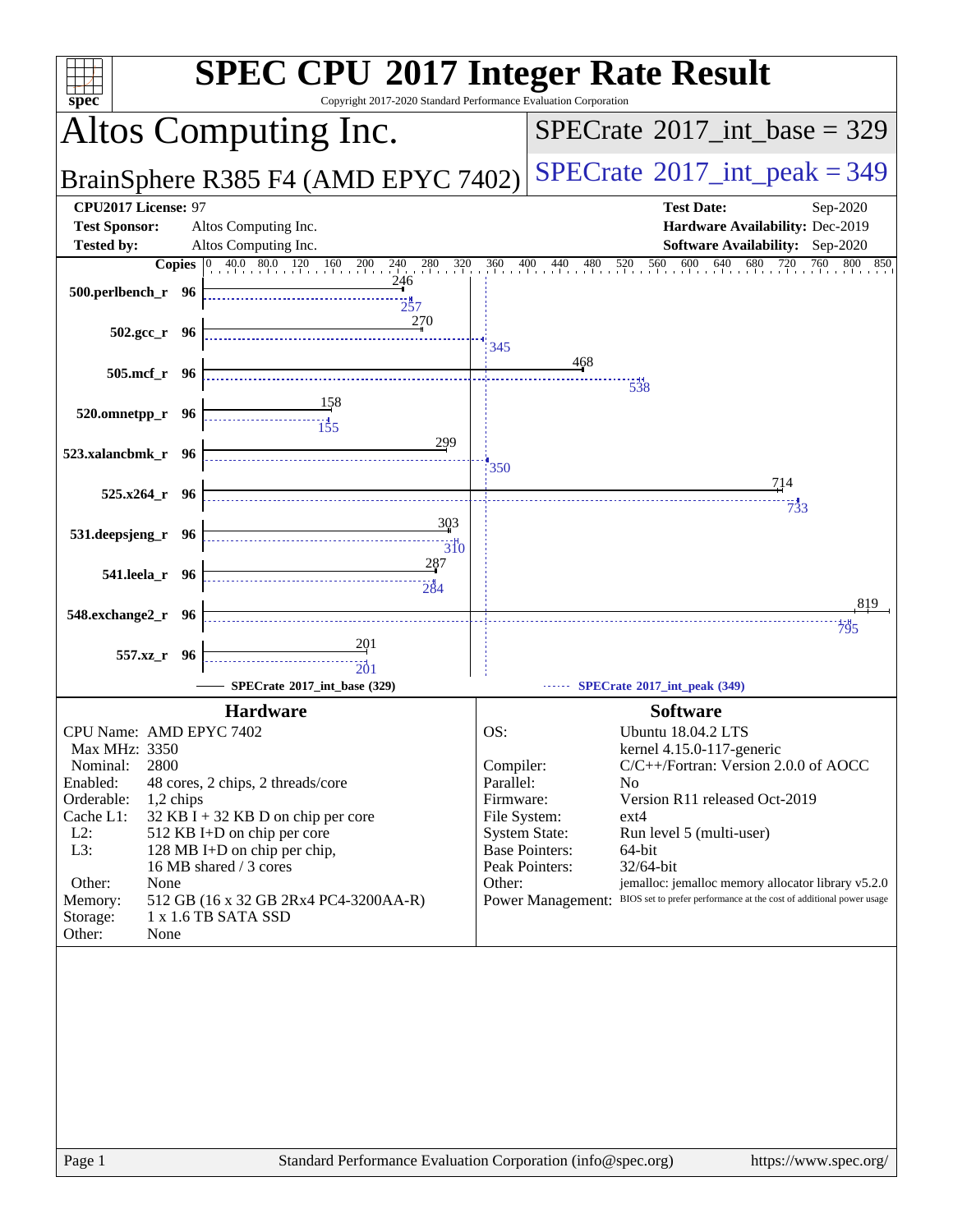

Copyright 2017-2020 Standard Performance Evaluation Corporation

## Altos Computing Inc.

 $SPECTate@2017_int\_base = 329$ 

BrainSphere R385 F4 (AMD EPYC 7402) [SPECrate](http://www.spec.org/auto/cpu2017/Docs/result-fields.html#SPECrate2017intpeak)<sup>®</sup>[2017\\_int\\_peak = 3](http://www.spec.org/auto/cpu2017/Docs/result-fields.html#SPECrate2017intpeak)49

**[Test Sponsor:](http://www.spec.org/auto/cpu2017/Docs/result-fields.html#TestSponsor)** Altos Computing Inc. **[Hardware Availability:](http://www.spec.org/auto/cpu2017/Docs/result-fields.html#HardwareAvailability)** Dec-2019

**[CPU2017 License:](http://www.spec.org/auto/cpu2017/Docs/result-fields.html#CPU2017License)** 97 **[Test Date:](http://www.spec.org/auto/cpu2017/Docs/result-fields.html#TestDate)** Sep-2020 **[Tested by:](http://www.spec.org/auto/cpu2017/Docs/result-fields.html#Testedby)** Altos Computing Inc. **[Software Availability:](http://www.spec.org/auto/cpu2017/Docs/result-fields.html#SoftwareAvailability)** Sep-2020

### **[Results Table](http://www.spec.org/auto/cpu2017/Docs/result-fields.html#ResultsTable)**

|                                   | <b>Base</b>   |                |       |                | <b>Peak</b> |                |       |               |                |              |                |              |                |              |
|-----------------------------------|---------------|----------------|-------|----------------|-------------|----------------|-------|---------------|----------------|--------------|----------------|--------------|----------------|--------------|
| <b>Benchmark</b>                  | <b>Copies</b> | <b>Seconds</b> | Ratio | <b>Seconds</b> | Ratio       | <b>Seconds</b> | Ratio | <b>Copies</b> | <b>Seconds</b> | <b>Ratio</b> | <b>Seconds</b> | <b>Ratio</b> | <b>Seconds</b> | <b>Ratio</b> |
| 500.perlbench_r                   | 96            | 623            | 245   | 619            | 247         | 621            | 246   | 96            | 596            | 257          | 600            | 255          | 595            | 257          |
| $502.\text{gcc\_r}$               | 96            | 507            | 268   | 502            | 271         | 503            | 270   | 96            | 394            | 345          | 394            | 345          | 394            | 345          |
| $505$ .mcf r                      | 96            | 333            | 467   | 331            | 468         | 331            | 469   | 96            | 288            | 538          | 288            | 538          | 286            | 543          |
| 520.omnetpp_r                     | 96            | 797            | 158   | 798            | 158         | 798            | 158   | 96            | 815            | 155          | 815            | 154          | 813            | 155          |
| 523.xalancbmk r                   | 96            | 339            | 299   | 338            | 300         | 339            | 299   | 96            | 290            | 349          | 289            | 351          | 289            | 350          |
| 525.x264 r                        | 96            | 235            | 714   | 235            | 714         | 237            | 708   | 96            | 229            | 733          | 230            | 732          | 229            | 734          |
| 531.deepsjeng_r                   | 96            | 364            | 303   | 361            | 305         | 364            | 302   | 96            | 355            | 310          | 355            | 310          | 351            | 314          |
| 541.leela r                       | 96            | 557            | 285   | 554            | 287         | 552            | 288   | 96            | 560            | 284          | 557            | 285          | 561            | 283          |
| 548.exchange2_r                   | 96            | 313            | 803   | 297            | 846         | 307            | 819   | 96            | 316            | 795          | 320            | 785          | 315            | 798          |
| 557.xz r                          | 96            | 515            | 201   | 515            | 201         | 515            | 201   | 96            | 514            | 202          | 515            | 201          | 515            | 201          |
| $SPECrate^{\circ}2017$ int base = |               |                | 329   |                |             |                |       |               |                |              |                |              |                |              |
| _____                             |               |                |       |                |             |                |       |               |                |              |                |              |                |              |

**[SPECrate](http://www.spec.org/auto/cpu2017/Docs/result-fields.html#SPECrate2017intpeak)[2017\\_int\\_peak =](http://www.spec.org/auto/cpu2017/Docs/result-fields.html#SPECrate2017intpeak) 349**

Results appear in the [order in which they were run](http://www.spec.org/auto/cpu2017/Docs/result-fields.html#RunOrder). Bold underlined text [indicates a median measurement](http://www.spec.org/auto/cpu2017/Docs/result-fields.html#Median).

### **[Compiler Notes](http://www.spec.org/auto/cpu2017/Docs/result-fields.html#CompilerNotes)**

The AMD64 AOCC Compiler Suite is available at <http://developer.amd.com/amd-aocc/>

### **[Submit Notes](http://www.spec.org/auto/cpu2017/Docs/result-fields.html#SubmitNotes)**

The config file option 'submit' was used. 'numactl' was used to bind copies to the cores. See the configuration file for details.

### **[Operating System Notes](http://www.spec.org/auto/cpu2017/Docs/result-fields.html#OperatingSystemNotes)**

'ulimit -s unlimited' was used to set environment stack size 'ulimit -l 2097152' was used to set environment locked pages in memory limit

runcpu command invoked through numactl i.e.: numactl --interleave=all runcpu <etc>

Set dirty\_ratio=8 to limit dirty cache to 8% of memory Set swappiness=1 to swap only if necessary Set zone\_reclaim\_mode=1 to free local node memory and avoid remote memory sync then drop\_caches=3 to reset caches before invoking runcpu

dirty\_ratio, swappiness, zone\_reclaim\_mode and drop\_caches were all set using privileged echo (e.g. echo 1 > /proc/sys/vm/swappiness).

**(Continued on next page)**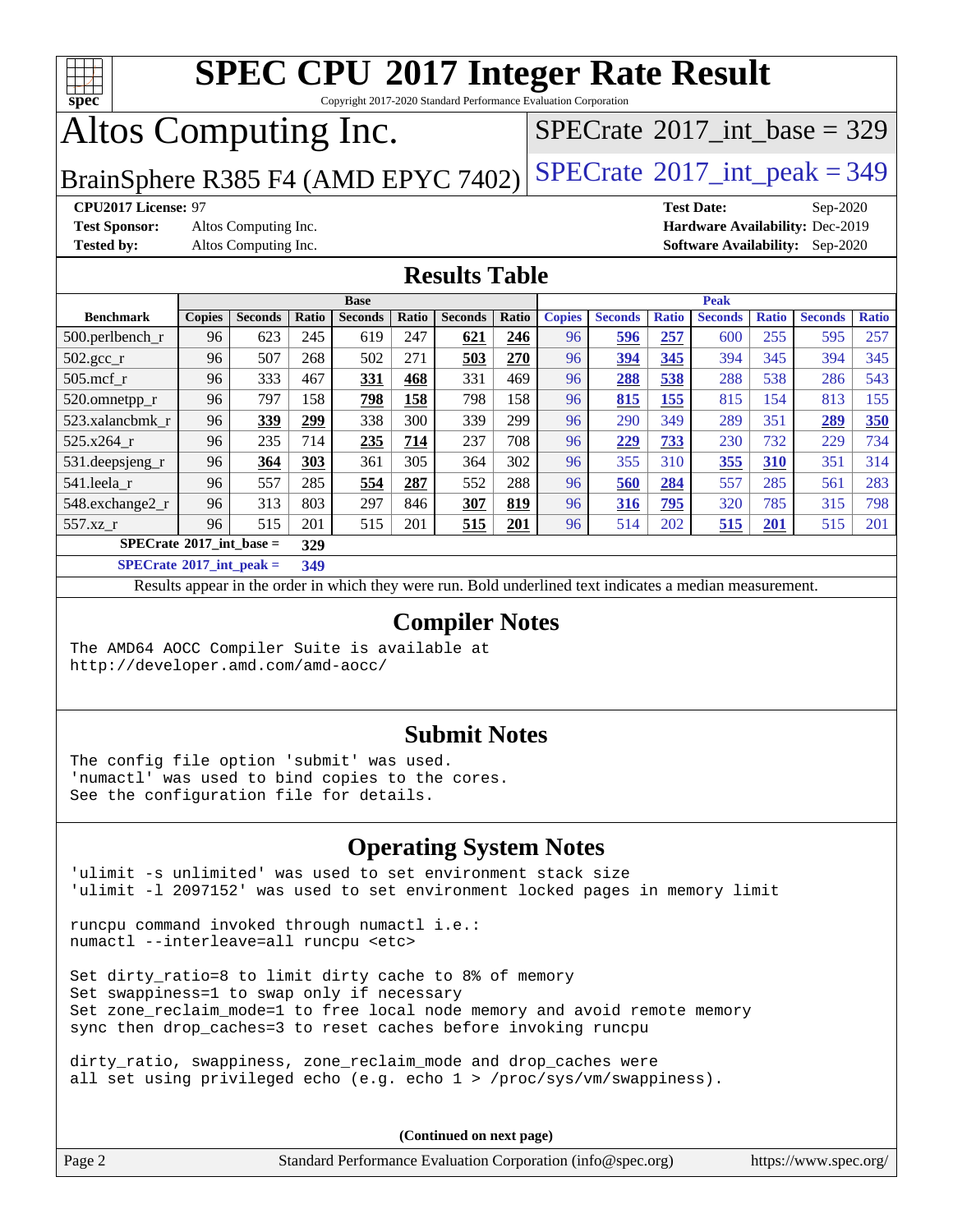

Copyright 2017-2020 Standard Performance Evaluation Corporation

Altos Computing Inc.

 $SPECTate@2017_int\_base = 329$ 

BrainSphere R385 F4 (AMD EPYC 7402) [SPECrate](http://www.spec.org/auto/cpu2017/Docs/result-fields.html#SPECrate2017intpeak)®[2017\\_int\\_peak = 3](http://www.spec.org/auto/cpu2017/Docs/result-fields.html#SPECrate2017intpeak)49

**[Test Sponsor:](http://www.spec.org/auto/cpu2017/Docs/result-fields.html#TestSponsor)** Altos Computing Inc. **[Hardware Availability:](http://www.spec.org/auto/cpu2017/Docs/result-fields.html#HardwareAvailability)** Dec-2019 **[Tested by:](http://www.spec.org/auto/cpu2017/Docs/result-fields.html#Testedby)** Altos Computing Inc. **[Software Availability:](http://www.spec.org/auto/cpu2017/Docs/result-fields.html#SoftwareAvailability)** Sep-2020

**[CPU2017 License:](http://www.spec.org/auto/cpu2017/Docs/result-fields.html#CPU2017License)** 97 **[Test Date:](http://www.spec.org/auto/cpu2017/Docs/result-fields.html#TestDate)** Sep-2020

### **[Operating System Notes \(Continued\)](http://www.spec.org/auto/cpu2017/Docs/result-fields.html#OperatingSystemNotes)**

Transparent huge pages set to 'always' for this run (OS default)

### **[Environment Variables Notes](http://www.spec.org/auto/cpu2017/Docs/result-fields.html#EnvironmentVariablesNotes)**

Environment variables set by runcpu before the start of the run: LD\_LIBRARY\_PATH = "/home/cpu2017/amd\_rate\_aocc200\_rome\_C\_lib/64;/home/cpu2017/amd\_rate\_aoc c200\_rome\_C\_lib/32:" MALLOC\_CONF = "retain:true"

### **[General Notes](http://www.spec.org/auto/cpu2017/Docs/result-fields.html#GeneralNotes)**

Binaries were compiled on a system with 2x AMD EPYC 7601 CPU + 512GB Memory using Fedora 26

NA: The test sponsor attests, as of date of publication, that CVE-2017-5754 (Meltdown) is mitigated in the system as tested and documented. Yes: The test sponsor attests, as of date of publication, that CVE-2017-5753 (Spectre variant 1) is mitigated in the system as tested and documented. Yes: The test sponsor attests, as of date of publication, that CVE-2017-5715 (Spectre variant 2) is mitigated in the system as tested and documented.

jemalloc: configured and built with GCC v9.1.0 in Ubuntu 19.04 with -O3 -znver2 -flto jemalloc 5.2.0 is available here: <https://github.com/jemalloc/jemalloc/releases/download/5.2.0/jemalloc-5.2.0.tar.bz2>

### **[Platform Notes](http://www.spec.org/auto/cpu2017/Docs/result-fields.html#PlatformNotes)**

BIOS Configuration: Power Policy Quick Settings set to Best Performance NUMA Nodes Per Socket set to NPS4

 Sysinfo program /home/cpu2017/bin/sysinfo Rev: r6365 of 2019-08-21 295195f888a3d7edb1e6e46a485a0011 running on r365f4 Tue Sep 15 06:03:00 2020

 SUT (System Under Test) info as seen by some common utilities. For more information on this section, see <https://www.spec.org/cpu2017/Docs/config.html#sysinfo>

 From /proc/cpuinfo model name : AMD EPYC 7402 24-Core Processor 2 "physical id"s (chips) 96 "processors"

**(Continued on next page)**

Page 3 Standard Performance Evaluation Corporation [\(info@spec.org\)](mailto:info@spec.org) <https://www.spec.org/>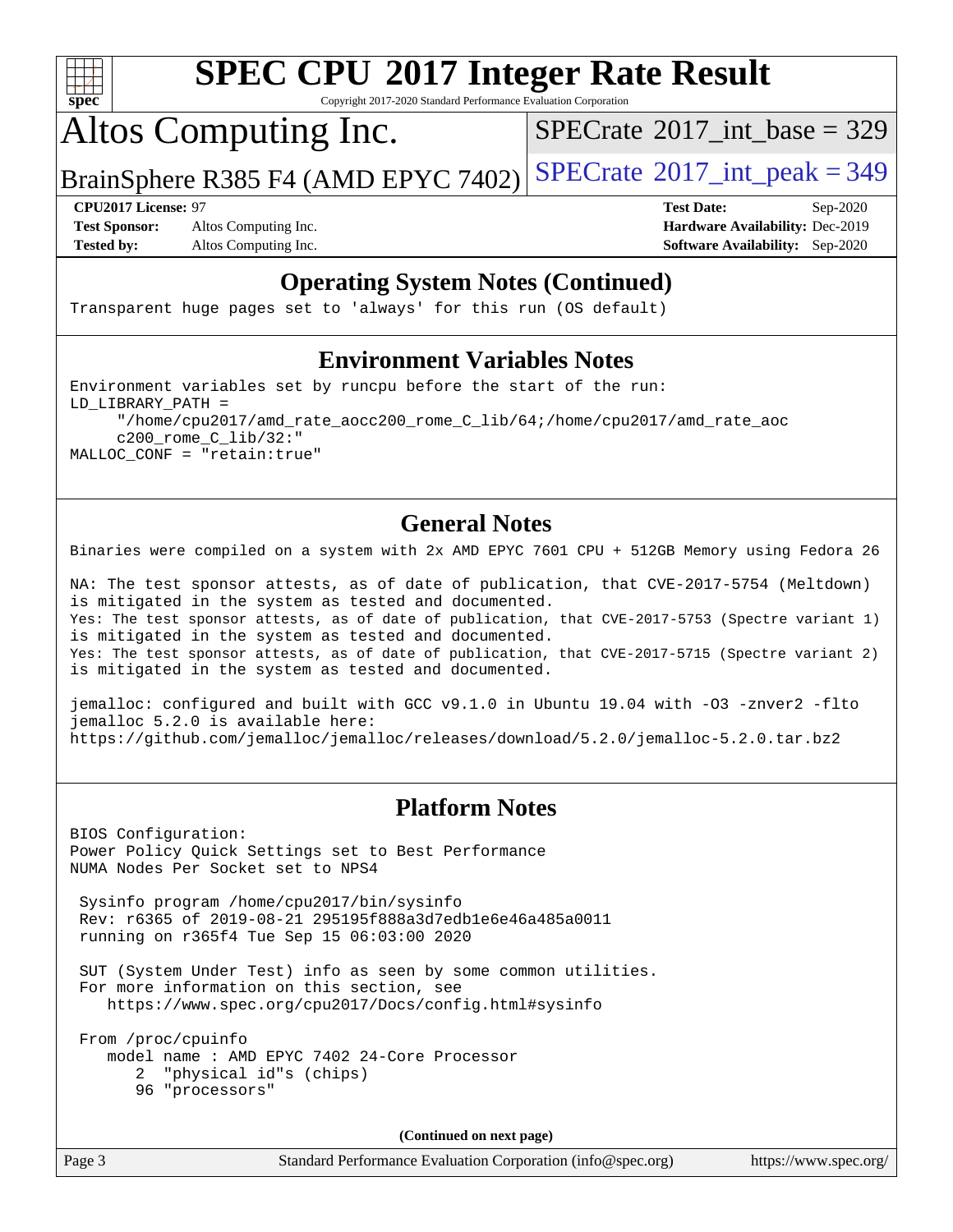| $spec^*$                                  |                                                                                                                                                                                                                                                                                                                                                                                                                                                                                                                                                                                                                                             | <b>SPEC CPU®2017 Integer Rate Result</b><br>Copyright 2017-2020 Standard Performance Evaluation Corporation                                                                                                                                                                                                                                                                                                                                                                                                                                                                                                                                                                                                                                                                                                                                                                                                                                                                                                                                                                                                                                                                                                                                                                                                                                                              |                   |                                                                           |
|-------------------------------------------|---------------------------------------------------------------------------------------------------------------------------------------------------------------------------------------------------------------------------------------------------------------------------------------------------------------------------------------------------------------------------------------------------------------------------------------------------------------------------------------------------------------------------------------------------------------------------------------------------------------------------------------------|--------------------------------------------------------------------------------------------------------------------------------------------------------------------------------------------------------------------------------------------------------------------------------------------------------------------------------------------------------------------------------------------------------------------------------------------------------------------------------------------------------------------------------------------------------------------------------------------------------------------------------------------------------------------------------------------------------------------------------------------------------------------------------------------------------------------------------------------------------------------------------------------------------------------------------------------------------------------------------------------------------------------------------------------------------------------------------------------------------------------------------------------------------------------------------------------------------------------------------------------------------------------------------------------------------------------------------------------------------------------------|-------------------|---------------------------------------------------------------------------|
|                                           | Altos Computing Inc.                                                                                                                                                                                                                                                                                                                                                                                                                                                                                                                                                                                                                        |                                                                                                                                                                                                                                                                                                                                                                                                                                                                                                                                                                                                                                                                                                                                                                                                                                                                                                                                                                                                                                                                                                                                                                                                                                                                                                                                                                          |                   | $SPECTate$ <sup>®</sup> 2017_int_base = 329                               |
|                                           |                                                                                                                                                                                                                                                                                                                                                                                                                                                                                                                                                                                                                                             | BrainSphere R385 F4 (AMD EPYC 7402)                                                                                                                                                                                                                                                                                                                                                                                                                                                                                                                                                                                                                                                                                                                                                                                                                                                                                                                                                                                                                                                                                                                                                                                                                                                                                                                                      |                   | $SPECTate$ <sup>®</sup> 2017_int_peak = 349                               |
|                                           | CPU2017 License: 97                                                                                                                                                                                                                                                                                                                                                                                                                                                                                                                                                                                                                         |                                                                                                                                                                                                                                                                                                                                                                                                                                                                                                                                                                                                                                                                                                                                                                                                                                                                                                                                                                                                                                                                                                                                                                                                                                                                                                                                                                          | <b>Test Date:</b> | Sep-2020                                                                  |
| <b>Test Sponsor:</b><br><b>Tested by:</b> | Altos Computing Inc.<br>Altos Computing Inc.                                                                                                                                                                                                                                                                                                                                                                                                                                                                                                                                                                                                |                                                                                                                                                                                                                                                                                                                                                                                                                                                                                                                                                                                                                                                                                                                                                                                                                                                                                                                                                                                                                                                                                                                                                                                                                                                                                                                                                                          |                   | Hardware Availability: Dec-2019<br><b>Software Availability:</b> Sep-2020 |
|                                           |                                                                                                                                                                                                                                                                                                                                                                                                                                                                                                                                                                                                                                             |                                                                                                                                                                                                                                                                                                                                                                                                                                                                                                                                                                                                                                                                                                                                                                                                                                                                                                                                                                                                                                                                                                                                                                                                                                                                                                                                                                          |                   |                                                                           |
|                                           |                                                                                                                                                                                                                                                                                                                                                                                                                                                                                                                                                                                                                                             | <b>Platform Notes (Continued)</b>                                                                                                                                                                                                                                                                                                                                                                                                                                                                                                                                                                                                                                                                                                                                                                                                                                                                                                                                                                                                                                                                                                                                                                                                                                                                                                                                        |                   |                                                                           |
|                                           | cpu cores : 24<br>siblings : 48<br>From lscpu:<br>Architecture:<br>$CPU$ op-mode( $s$ ):<br>Byte Order:<br>CPU(s):<br>On-line CPU(s) list: $0-95$<br>Thread(s) per core:<br>$Core(s)$ per socket:<br>Socket(s):<br>NUMA $node(s):$<br>Vendor ID:<br>CPU family:<br>Model:<br>Model name:<br>Stepping:<br>CPU MHz:<br>CPU max MHz:<br>CPU min MHz:<br>BogoMIPS:<br>Virtualization:<br>L1d cache:<br>Lli cache:<br>L2 cache:<br>L3 cache:<br>NUMA node0 CPU(s):<br>NUMA nodel CPU(s):<br>NUMA node2 CPU(s):<br>NUMA node3 CPU(s):<br>NUMA $node4$ $CPU(s):$<br>NUMA $node5$ CPU $(s)$ :<br>NUMA node6 CPU(s):<br>NUMA node7 CPU(s):<br>Flaqs: | cores, siblings (Caution: counting these is hw and system dependent. The following<br>excerpts from /proc/cpuinfo might not be reliable. Use with caution.)<br>physical 0: cores 0 1 2 4 5 6 8 9 10 12 13 14 16 17 18 20 21 22 24 25 26 28 29 30<br>physical 1: cores 0 1 2 4 5 6 8 9 10 12 13 14 16 17 18 20 21 22 24 25 26 28 29 30<br>x86 64<br>$32$ -bit, $64$ -bit<br>Little Endian<br>96<br>2<br>24<br>2<br>8<br>AuthenticAMD<br>23<br>49<br>AMD EPYC 7402 24-Core Processor<br>$\Omega$<br>3135.294<br>2800.0000<br>1500.0000<br>5600.37<br>$AMD-V$<br>32K<br>32K<br>512K<br>16384K<br>$0 - 5, 48 - 53$<br>$6 - 11, 54 - 59$<br>$12 - 17,60 - 65$<br>$18 - 23,66 - 71$<br>$24 - 29, 72 - 77$<br>$30 - 35, 78 - 83$<br>$36 - 41, 84 - 89$<br>$42 - 47, 90 - 95$<br>fpu vme de pse tsc msr pae mce cx8 apic sep mtrr pge mca cmov<br>pat pse36 clflush mmx fxsr sse sse2 ht syscall nx mmxext fxsr_opt pdpe1gb rdtscp lm<br>constant_tsc rep_good nopl xtopology nonstop_tsc cpuid extd_apicid aperfmperf pni<br>pclmulqdq monitor ssse3 fma cx16 sse4_1 sse4_2 movbe popcnt aes xsave avx f16c<br>rdrand lahf_lm cmp_legacy svm extapic cr8_legacy abm sse4a misalignsse 3dnowprefetch<br>osvw ibs skinit wdt tce topoext perfctr_core perfctr_nb bpext perfctr_llc mwaitx cpb<br>cat_13 cdp_13 hw_pstate sme ssbd ibrs ibpb stibp vmmcall fsgsbase bmil avx2 smep |                   |                                                                           |
|                                           |                                                                                                                                                                                                                                                                                                                                                                                                                                                                                                                                                                                                                                             | bmi2 cqm rdt_a rdseed adx smap clflushopt clwb sha_ni xsaveopt xsavec xgetbv1 xsaves                                                                                                                                                                                                                                                                                                                                                                                                                                                                                                                                                                                                                                                                                                                                                                                                                                                                                                                                                                                                                                                                                                                                                                                                                                                                                     |                   |                                                                           |
|                                           |                                                                                                                                                                                                                                                                                                                                                                                                                                                                                                                                                                                                                                             | (Continued on next page)                                                                                                                                                                                                                                                                                                                                                                                                                                                                                                                                                                                                                                                                                                                                                                                                                                                                                                                                                                                                                                                                                                                                                                                                                                                                                                                                                 |                   |                                                                           |
| Page 4                                    |                                                                                                                                                                                                                                                                                                                                                                                                                                                                                                                                                                                                                                             | Standard Performance Evaluation Corporation (info@spec.org)                                                                                                                                                                                                                                                                                                                                                                                                                                                                                                                                                                                                                                                                                                                                                                                                                                                                                                                                                                                                                                                                                                                                                                                                                                                                                                              |                   | https://www.spec.org/                                                     |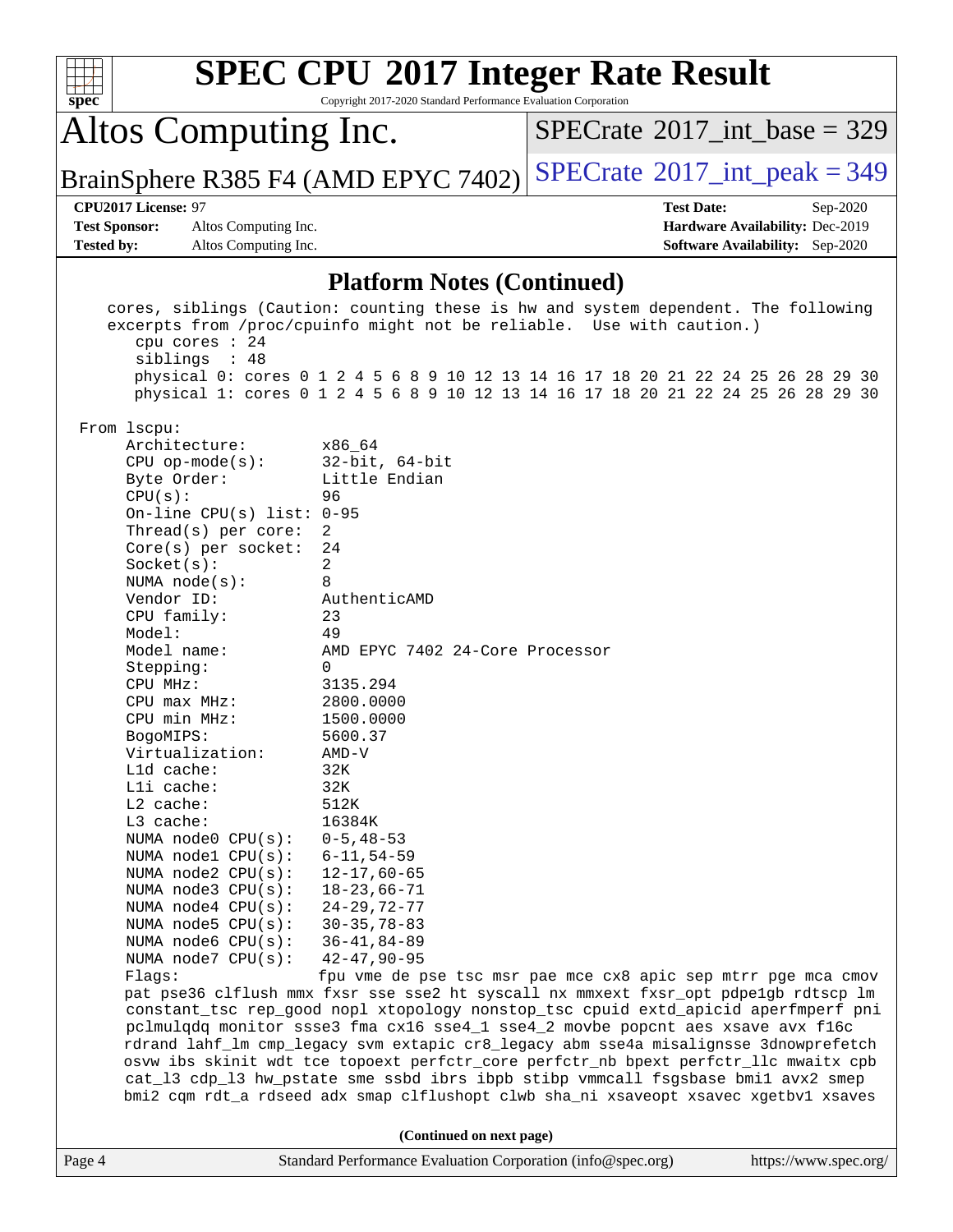| <b>SPEC CPU®2017 Integer Rate Result</b><br>Copyright 2017-2020 Standard Performance Evaluation Corporation<br>spec                                                                                                                                                                                                                                                                                                                                                                                                                                                                                                                                                                                                                                                                                                                                                                                                                                                                                                                                                                                                                                                                                                                                                                                                                                                                                                                                                                                                                       |                                                                                                            |
|-------------------------------------------------------------------------------------------------------------------------------------------------------------------------------------------------------------------------------------------------------------------------------------------------------------------------------------------------------------------------------------------------------------------------------------------------------------------------------------------------------------------------------------------------------------------------------------------------------------------------------------------------------------------------------------------------------------------------------------------------------------------------------------------------------------------------------------------------------------------------------------------------------------------------------------------------------------------------------------------------------------------------------------------------------------------------------------------------------------------------------------------------------------------------------------------------------------------------------------------------------------------------------------------------------------------------------------------------------------------------------------------------------------------------------------------------------------------------------------------------------------------------------------------|------------------------------------------------------------------------------------------------------------|
| Altos Computing Inc.                                                                                                                                                                                                                                                                                                                                                                                                                                                                                                                                                                                                                                                                                                                                                                                                                                                                                                                                                                                                                                                                                                                                                                                                                                                                                                                                                                                                                                                                                                                      | $SPECrate^{\circ}2017\_int\_base = 329$                                                                    |
| BrainSphere R385 F4 (AMD EPYC 7402)                                                                                                                                                                                                                                                                                                                                                                                                                                                                                                                                                                                                                                                                                                                                                                                                                                                                                                                                                                                                                                                                                                                                                                                                                                                                                                                                                                                                                                                                                                       | $SPECTate@2017$ _int_peak = 349                                                                            |
| CPU2017 License: 97<br><b>Test Sponsor:</b><br>Altos Computing Inc.<br><b>Tested by:</b><br>Altos Computing Inc.                                                                                                                                                                                                                                                                                                                                                                                                                                                                                                                                                                                                                                                                                                                                                                                                                                                                                                                                                                                                                                                                                                                                                                                                                                                                                                                                                                                                                          | <b>Test Date:</b><br>Sep-2020<br>Hardware Availability: Dec-2019<br><b>Software Availability:</b> Sep-2020 |
| <b>Platform Notes (Continued)</b>                                                                                                                                                                                                                                                                                                                                                                                                                                                                                                                                                                                                                                                                                                                                                                                                                                                                                                                                                                                                                                                                                                                                                                                                                                                                                                                                                                                                                                                                                                         |                                                                                                            |
| cqm_llc cqm_occup_llc cqm_mbm_total cqm_mbm_local clzero irperf xsaveerptr arat npt<br>lbrv svm_lock nrip_save tsc_scale vmcb_clean flushbyasid decodeassists pausefilter<br>pfthreshold avic v_vmsave_vmload vgif umip rdpid overflow_recov succor smca<br>/proc/cpuinfo cache data<br>cache size : 512 KB                                                                                                                                                                                                                                                                                                                                                                                                                                                                                                                                                                                                                                                                                                                                                                                                                                                                                                                                                                                                                                                                                                                                                                                                                               |                                                                                                            |
| From numactl --hardware WARNING: a numactl 'node' might or might not correspond to a<br>physical chip.<br>$available: 8 nodes (0-7)$<br>node 0 cpus: 0 1 2 3 4 5 48 49 50 51 52 53<br>node 0 size: 64387 MB<br>node 0 free: 63974 MB<br>node 1 cpus: 6 7 8 9 10 11 54 55 56 57 58 59<br>node 1 size: 64505 MB<br>node 1 free: 64132 MB<br>node 2 cpus: 12 13 14 15 16 17 60 61 62 63 64 65<br>node 2 size: 64505 MB<br>node 2 free: 64133 MB<br>node 3 cpus: 18 19 20 21 22 23 66 67 68 69 70 71<br>node 3 size: 64472 MB<br>node 3 free: 64007 MB<br>node 4 cpus: 24 25 26 27 28 29 72 73 74 75 76 77<br>node 4 size: 64505 MB<br>node 4 free: 64230 MB<br>node 5 cpus: 30 31 32 33 34 35 78 79 80 81 82 83<br>node 5 size: 64505 MB<br>node 5 free: 64236 MB<br>node 6 cpus: 36 37 38 39 40 41 84 85 86 87 88 89<br>node 6 size: 64505 MB<br>node 6 free: 64234 MB<br>node 7 cpus: 42 43 44 45 46 47 90 91 92 93 94 95<br>node 7 size: 64503 MB<br>node 7 free: 64226 MB<br>node distances:<br>node<br>$\mathbf{0}$<br>$\mathbf 1$<br>2<br>3<br>6<br>4<br>5<br>7<br>32<br>0:<br>12<br>12<br>32<br>32<br>32<br>10<br>12<br>32<br>32<br>1:<br>12<br>10<br>12<br>12<br>32<br>32<br>2:<br>12<br>10<br>12<br>32<br>32<br>32<br>32<br>12<br>12<br>12<br>12<br>10<br>32<br>32<br>32<br>32<br>3:<br>32<br>32<br>32<br>32<br>12<br>12<br>12<br>4 :<br>10<br>5:<br>32<br>32<br>32<br>32<br>12<br>10<br>12<br>12<br>6:<br>32<br>32<br>32<br>12<br>12<br>12<br>32<br>10<br>7:<br>32<br>32<br>32<br>32<br>12<br>12<br>12<br>10<br>From /proc/meminfo |                                                                                                            |
| MemTotal:<br>528272868 kB                                                                                                                                                                                                                                                                                                                                                                                                                                                                                                                                                                                                                                                                                                                                                                                                                                                                                                                                                                                                                                                                                                                                                                                                                                                                                                                                                                                                                                                                                                                 |                                                                                                            |
| (Continued on next page)<br>Page 5<br>Standard Performance Evaluation Corporation (info@spec.org)                                                                                                                                                                                                                                                                                                                                                                                                                                                                                                                                                                                                                                                                                                                                                                                                                                                                                                                                                                                                                                                                                                                                                                                                                                                                                                                                                                                                                                         | https://www.spec.org/                                                                                      |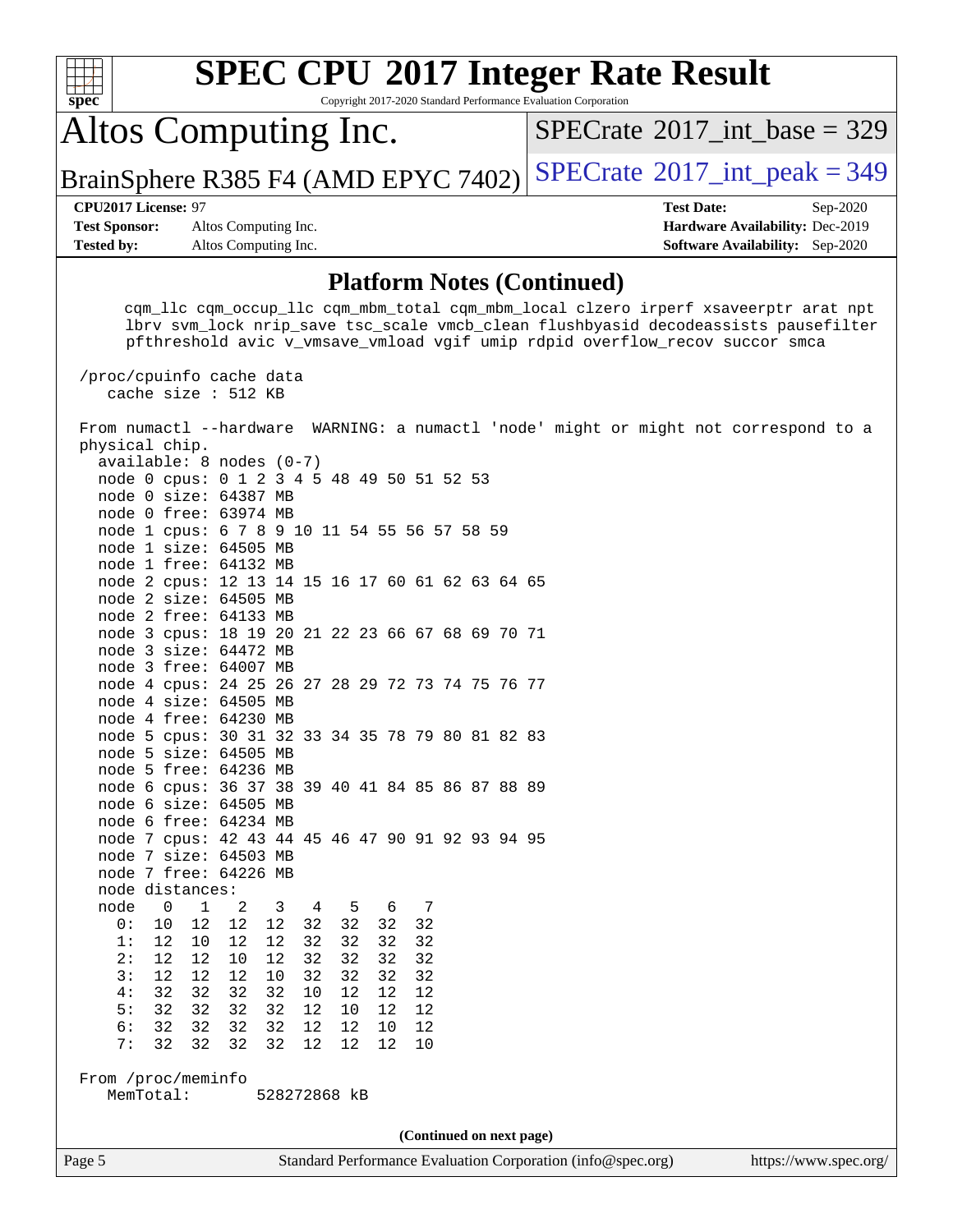| <b>SPEC CPU®2017 Integer Rate Result</b><br>spec<br>Copyright 2017-2020 Standard Performance Evaluation Corporation                                                                                                                                                                                                                                                                                                                                                                                                                                                                                                         |                                                                                                                |
|-----------------------------------------------------------------------------------------------------------------------------------------------------------------------------------------------------------------------------------------------------------------------------------------------------------------------------------------------------------------------------------------------------------------------------------------------------------------------------------------------------------------------------------------------------------------------------------------------------------------------------|----------------------------------------------------------------------------------------------------------------|
| Altos Computing Inc.                                                                                                                                                                                                                                                                                                                                                                                                                                                                                                                                                                                                        | $SPECTate$ <sup>®</sup> 2017_int_base = 329                                                                    |
| BrainSphere R385 F4 (AMD EPYC 7402)                                                                                                                                                                                                                                                                                                                                                                                                                                                                                                                                                                                         | $SPECrate^{\circ}2017\_int\_peak = 349$                                                                        |
| CPU2017 License: 97<br><b>Test Sponsor:</b><br>Altos Computing Inc.<br><b>Tested by:</b><br>Altos Computing Inc.                                                                                                                                                                                                                                                                                                                                                                                                                                                                                                            | <b>Test Date:</b><br>Sep-2020<br>Hardware Availability: Dec-2019<br>Software Availability: Sep-2020            |
| <b>Platform Notes (Continued)</b>                                                                                                                                                                                                                                                                                                                                                                                                                                                                                                                                                                                           |                                                                                                                |
| HugePages_Total:<br>0<br>Hugepagesize:<br>2048 kB                                                                                                                                                                                                                                                                                                                                                                                                                                                                                                                                                                           |                                                                                                                |
| /usr/bin/lsb_release -d<br>Ubuntu 18.04.2 LTS                                                                                                                                                                                                                                                                                                                                                                                                                                                                                                                                                                               |                                                                                                                |
| From /etc/*release* /etc/*version*<br>debian_version: buster/sid<br>os-release:<br>NAME="Ubuntu"<br>VERSION="18.04.2 LTS (Bionic Beaver)"<br>ID=ubuntu<br>ID_LIKE=debian<br>PRETTY_NAME="Ubuntu 18.04.2 LTS"<br>VERSION_ID="18.04"<br>HOME_URL="https://www.ubuntu.com/"<br>SUPPORT_URL="https://help.ubuntu.com/"<br>uname $-a$ :<br>Linux r365f4 4.15.0-117-generic #118-Ubuntu SMP Fri Sep 4 20:02:41 UTC 2020 x86_64<br>x86_64 x86_64 GNU/Linux<br>Kernel self-reported vulnerability status:<br>itlb_multihit:<br>CVE-2018-3620 (L1 Terminal Fault):<br>Microarchitectural Data Sampling:<br>CVE-2017-5754 (Meltdown): | Not affected<br>Not affected<br>Not affected<br>Not affected                                                   |
| CVE-2018-3639 (Speculative Store Bypass): Mitigation: Speculative Store Bypass disabled<br>CVE-2017-5753 (Spectre variant 1):                                                                                                                                                                                                                                                                                                                                                                                                                                                                                               | via prctl and seccomp<br>Mitigation: usercopy/swapgs barriers and __user                                       |
| $CVE-2017-5715$ (Spectre variant 2):<br>filling                                                                                                                                                                                                                                                                                                                                                                                                                                                                                                                                                                             | pointer sanitization<br>Mitigation: Full AMD retpoline, IBPB:<br>conditional, IBRS_FW, STIBP: conditional, RSB |
| srbds:<br>tsx_async_abort:                                                                                                                                                                                                                                                                                                                                                                                                                                                                                                                                                                                                  | Not affected<br>Not affected                                                                                   |
| run-level 5 Sep 14 06:57                                                                                                                                                                                                                                                                                                                                                                                                                                                                                                                                                                                                    |                                                                                                                |
| SPEC is set to: /home/cpu2017<br>Filesystem<br>Type Size Used Avail Use% Mounted on<br>ext4 1.5T 336G 1.1T 25% /<br>/dev/sda2                                                                                                                                                                                                                                                                                                                                                                                                                                                                                               |                                                                                                                |
| From /sys/devices/virtual/dmi/id<br>BIOS:<br>GIGABYTE R11 10/25/2019<br>Vendor: Acer                                                                                                                                                                                                                                                                                                                                                                                                                                                                                                                                        |                                                                                                                |
| (Continued on next page)                                                                                                                                                                                                                                                                                                                                                                                                                                                                                                                                                                                                    |                                                                                                                |
| Page 6<br>Standard Performance Evaluation Corporation (info@spec.org)                                                                                                                                                                                                                                                                                                                                                                                                                                                                                                                                                       | https://www.spec.org/                                                                                          |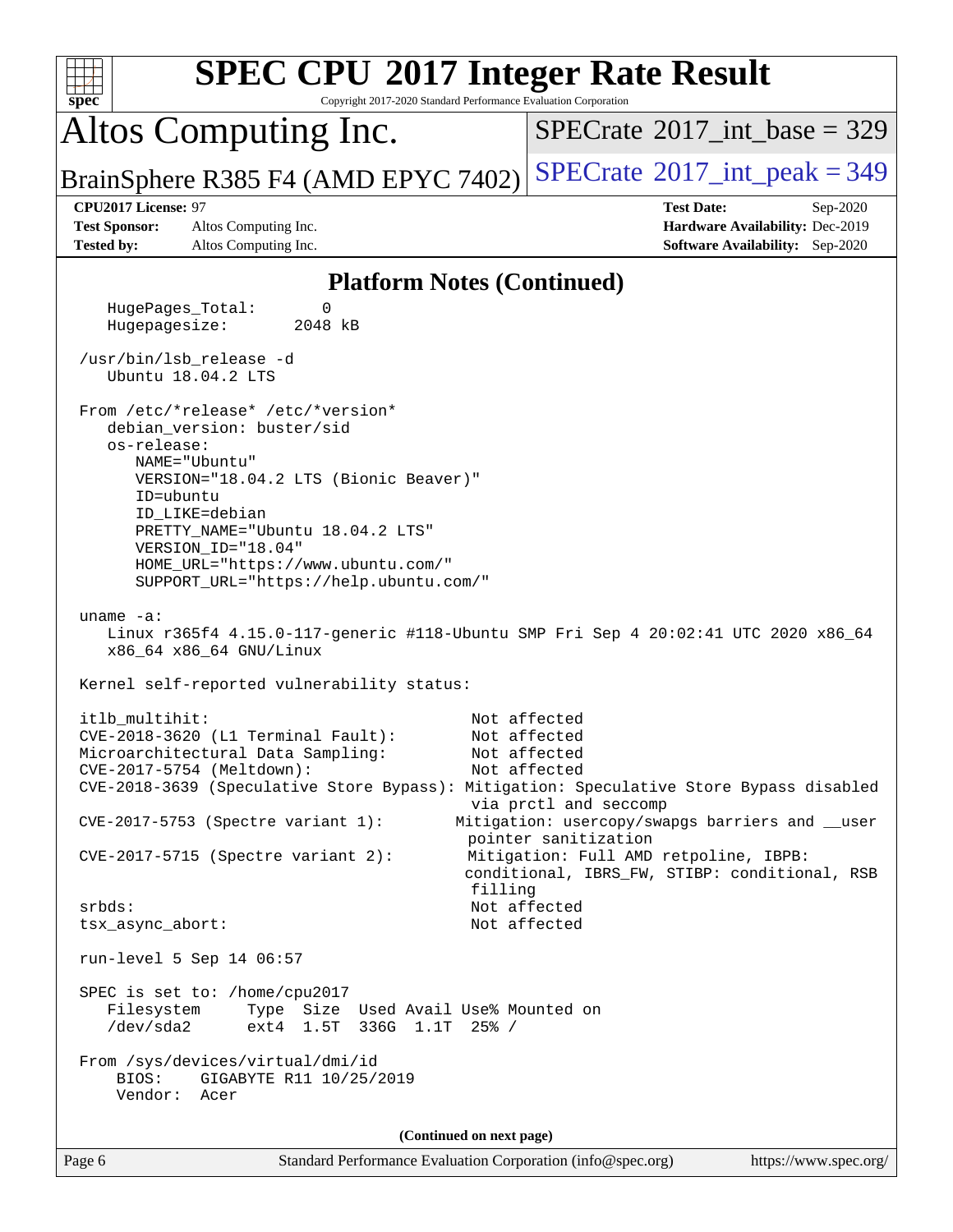| <b>SPEC CPU®2017 Integer Rate Result</b><br>Copyright 2017-2020 Standard Performance Evaluation Corporation<br>spec <sup>®</sup>                                                                                                                                                                                                                          |                                                                                                                   |
|-----------------------------------------------------------------------------------------------------------------------------------------------------------------------------------------------------------------------------------------------------------------------------------------------------------------------------------------------------------|-------------------------------------------------------------------------------------------------------------------|
| Altos Computing Inc.                                                                                                                                                                                                                                                                                                                                      | $SPECrate^{\circledast}2017$ int base = 329                                                                       |
| BrainSphere R385 F4 (AMD EPYC 7402)                                                                                                                                                                                                                                                                                                                       | $SPECrate@2017(int peak = 349$                                                                                    |
| CPU2017 License: 97<br><b>Test Sponsor:</b><br>Altos Computing Inc.<br>Altos Computing Inc.<br><b>Tested by:</b>                                                                                                                                                                                                                                          | <b>Test Date:</b><br>Sep-2020<br><b>Hardware Availability: Dec-2019</b><br><b>Software Availability:</b> Sep-2020 |
| <b>Platform Notes (Continued)</b>                                                                                                                                                                                                                                                                                                                         |                                                                                                                   |
| Product: Altos R365 F4<br>Product Family: Server<br>Serial: DJ7002921A0002                                                                                                                                                                                                                                                                                |                                                                                                                   |
| Additional information from dmidecode follows. WARNING: Use caution when you interpret<br>this section. The 'dmidecode' program reads system data which is "intended to allow<br>hardware to be accurately determined", but the intent may not be met, as there are<br>frequent changes to hardware, firmware, and the "DMTF SMBIOS" standard.<br>Memory: |                                                                                                                   |
| 16x Samsung M393A4K40DB3-CWE 32 GB 2 rank 3200<br>16x Unknown Unknown                                                                                                                                                                                                                                                                                     |                                                                                                                   |
| (End of data from sysinfo program)                                                                                                                                                                                                                                                                                                                        |                                                                                                                   |
| <b>Compiler Version Notes</b>                                                                                                                                                                                                                                                                                                                             |                                                                                                                   |
| ============================<br>$502.$ $\text{gcc\_r}$ (peak)<br>С                                                                                                                                                                                                                                                                                        |                                                                                                                   |
| AOCC.LLVM.2.0.0.B191.2019_07_19 clang version 8.0.0 (CLANG: Jenkins<br>AOCC_2_0_0-Build#191) (based on LLVM AOCC.LLVM.2.0.0.B191.2019_07_19)<br>Target: i386-unknown-linux-qnu<br>Thread model: posix                                                                                                                                                     |                                                                                                                   |
| InstalledDir: /sppo/dev/compilers/aocc-compiler-2.0.0/bin                                                                                                                                                                                                                                                                                                 |                                                                                                                   |
| 500.perlbench_r(base, peak) 502.gcc_r(base) 505.mcf_r(base, peak)<br>C<br>525.x264_r(base, peak) 557.xz_r(base, peak)                                                                                                                                                                                                                                     |                                                                                                                   |
| AOCC.LLVM.2.0.0.B191.2019_07_19 clang version 8.0.0 (CLANG: Jenkins<br>AOCC_2_0_0-Build#191) (based on LLVM AOCC.LLVM.2.0.0.B191.2019_07_19)<br>Target: x86_64-unknown-linux-gnu                                                                                                                                                                          |                                                                                                                   |
| Thread model: posix<br>InstalledDir: /sppo/dev/compilers/aocc-compiler-2.0.0/bin                                                                                                                                                                                                                                                                          |                                                                                                                   |
| $\vert$ 502.gcc_r(peak)<br>C                                                                                                                                                                                                                                                                                                                              |                                                                                                                   |
| AOCC.LLVM.2.0.0.B191.2019_07_19 clang version 8.0.0 (CLANG: Jenkins<br>AOCC_2_0_0-Build#191) (based on LLVM AOCC.LLVM.2.0.0.B191.2019_07_19)<br>Target: i386-unknown-linux-gnu<br>Thread model: posix                                                                                                                                                     |                                                                                                                   |
| InstalledDir: /sppo/dev/compilers/aocc-compiler-2.0.0/bin                                                                                                                                                                                                                                                                                                 |                                                                                                                   |
| (Continued on next page)                                                                                                                                                                                                                                                                                                                                  |                                                                                                                   |
| Standard Performance Evaluation Corporation (info@spec.org)<br>Page 7                                                                                                                                                                                                                                                                                     | https://www.spec.org/                                                                                             |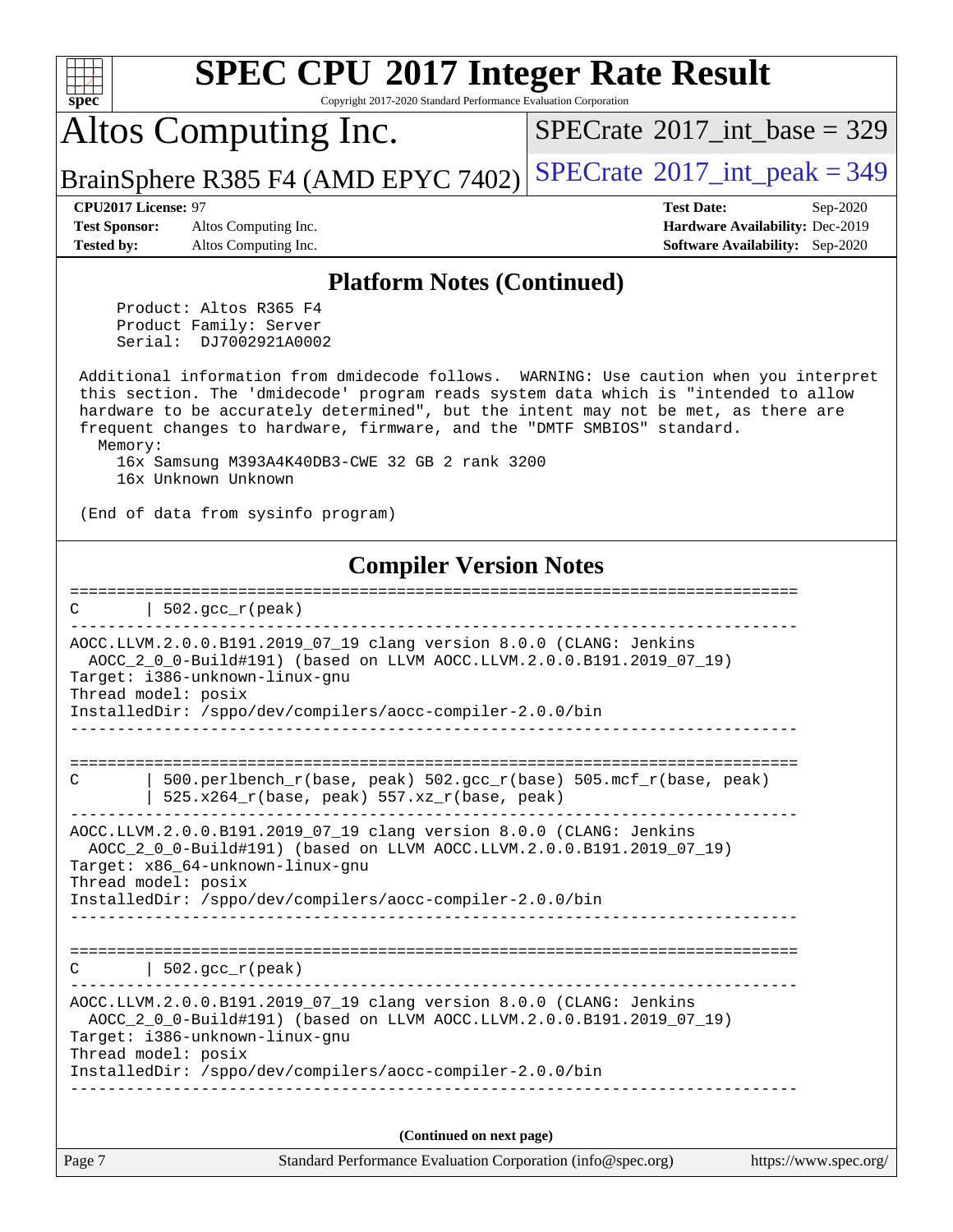| $spec^*$                                                  | <b>SPEC CPU®2017 Integer Rate Result</b><br>Copyright 2017-2020 Standard Performance Evaluation Corporation                                                                                                                                 |                                             |                                                                                       |
|-----------------------------------------------------------|---------------------------------------------------------------------------------------------------------------------------------------------------------------------------------------------------------------------------------------------|---------------------------------------------|---------------------------------------------------------------------------------------|
|                                                           | Altos Computing Inc.                                                                                                                                                                                                                        | $SPECTate$ <sup>®</sup> 2017_int_base = 329 |                                                                                       |
|                                                           | BrainSphere R385 F4 (AMD EPYC 7402)                                                                                                                                                                                                         | $SPECrate^{\circ}2017\_int\_peak = 349$     |                                                                                       |
| CPU2017 License: 97<br><b>Test Sponsor:</b><br>Tested by: | Altos Computing Inc.<br>Altos Computing Inc.                                                                                                                                                                                                | <b>Test Date:</b>                           | Sep-2020<br>Hardware Availability: Dec-2019<br><b>Software Availability:</b> Sep-2020 |
|                                                           | <b>Compiler Version Notes (Continued)</b>                                                                                                                                                                                                   |                                             |                                                                                       |
| C                                                         | 500.perlbench_r(base, peak) 502.gcc_r(base) 505.mcf_r(base, peak)<br>525.x264_r(base, peak) 557.xz_r(base, peak)<br>AOCC.LLVM.2.0.0.B191.2019_07_19 clang version 8.0.0 (CLANG: Jenkins                                                     |                                             |                                                                                       |
| Thread model: posix                                       | AOCC_2_0_0-Build#191) (based on LLVM AOCC.LLVM.2.0.0.B191.2019_07_19)<br>Target: x86_64-unknown-linux-gnu<br>InstalledDir: /sppo/dev/compilers/aocc-compiler-2.0.0/bin                                                                      |                                             |                                                                                       |
| $C++$                                                     | 523.xalancbmk_r(peak)                                                                                                                                                                                                                       |                                             |                                                                                       |
| Thread model: posix                                       | AOCC.LLVM.2.0.0.B191.2019_07_19 clang version 8.0.0 (CLANG: Jenkins<br>AOCC_2_0_0-Build#191) (based on LLVM AOCC.LLVM.2.0.0.B191.2019_07_19)<br>Target: i386-unknown-linux-gnu<br>InstalledDir: /sppo/dev/compilers/aocc-compiler-2.0.0/bin |                                             |                                                                                       |
| $C++$                                                     | 520.omnetpp_r(base, peak) 523.xalancbmk_r(base)<br>531.deepsjeng_r(base, peak) 541.leela_r(base, peak)                                                                                                                                      |                                             |                                                                                       |
| Thread model: posix                                       | AOCC.LLVM.2.0.0.B191.2019_07_19 clang version 8.0.0 (CLANG: Jenkins<br>AOCC_2_0_0-Build#191) (based on LLVM AOCC.LLVM.2.0.0.B191.2019_07_19)<br>Target: x86_64-unknown-linux-gnu                                                            |                                             |                                                                                       |
|                                                           | InstalledDir: /sppo/dev/compilers/aocc-compiler-2.0.0/bin                                                                                                                                                                                   |                                             |                                                                                       |
| $C++$                                                     | 523.xalancbmk_r(peak)                                                                                                                                                                                                                       |                                             |                                                                                       |
| Thread model: posix                                       | AOCC.LLVM.2.0.0.B191.2019_07_19 clang version 8.0.0 (CLANG: Jenkins<br>AOCC_2_0_0-Build#191) (based on LLVM AOCC.LLVM.2.0.0.B191.2019_07_19)<br>Target: i386-unknown-linux-gnu<br>InstalledDir: /sppo/dev/compilers/aocc-compiler-2.0.0/bin |                                             |                                                                                       |
|                                                           |                                                                                                                                                                                                                                             |                                             |                                                                                       |
| $C++$                                                     | 520.omnetpp_r(base, peak) 523.xalancbmk_r(base)<br>531.deepsjeng_r(base, peak) 541.leela_r(base, peak)                                                                                                                                      |                                             |                                                                                       |
|                                                           | (Continued on next page)                                                                                                                                                                                                                    |                                             |                                                                                       |
| Page 8                                                    | Standard Performance Evaluation Corporation (info@spec.org)                                                                                                                                                                                 |                                             | https://www.spec.org/                                                                 |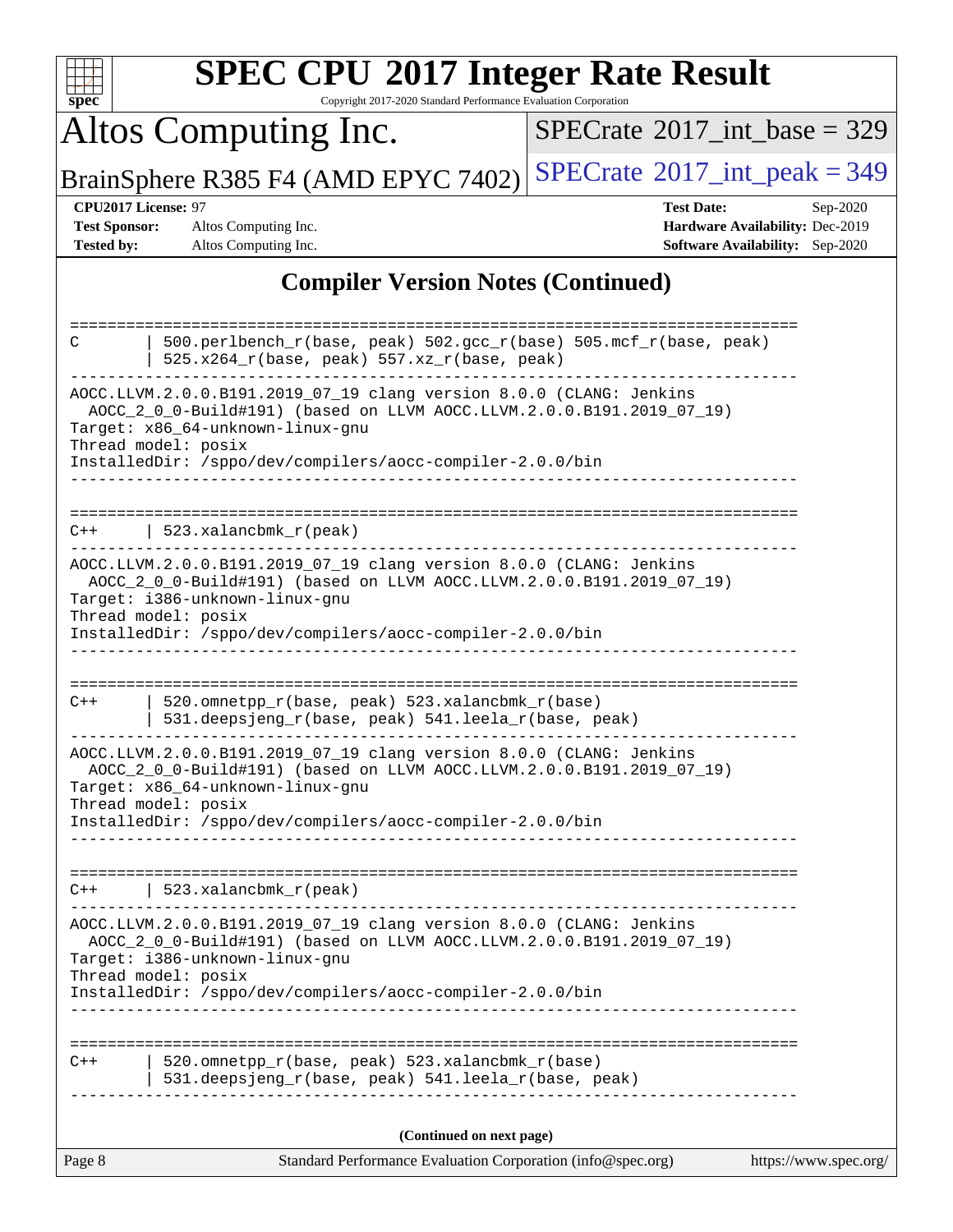

Copyright 2017-2020 Standard Performance Evaluation Corporation

Altos Computing Inc.

 $SPECTate@2017_int\_base = 329$ 

BrainSphere R385 F4 (AMD EPYC 7402) [SPECrate](http://www.spec.org/auto/cpu2017/Docs/result-fields.html#SPECrate2017intpeak)<sup>®</sup>[2017\\_int\\_peak = 3](http://www.spec.org/auto/cpu2017/Docs/result-fields.html#SPECrate2017intpeak)49

**[Test Sponsor:](http://www.spec.org/auto/cpu2017/Docs/result-fields.html#TestSponsor)** Altos Computing Inc. **[Hardware Availability:](http://www.spec.org/auto/cpu2017/Docs/result-fields.html#HardwareAvailability)** Dec-2019 **[Tested by:](http://www.spec.org/auto/cpu2017/Docs/result-fields.html#Testedby)** Altos Computing Inc. **[Software Availability:](http://www.spec.org/auto/cpu2017/Docs/result-fields.html#SoftwareAvailability)** Sep-2020

**[CPU2017 License:](http://www.spec.org/auto/cpu2017/Docs/result-fields.html#CPU2017License)** 97 **[Test Date:](http://www.spec.org/auto/cpu2017/Docs/result-fields.html#TestDate)** Sep-2020

### **[Compiler Version Notes \(Continued\)](http://www.spec.org/auto/cpu2017/Docs/result-fields.html#CompilerVersionNotes)**

| AOCC.LLVM.2.0.0.B191.2019 07 19 clang version 8.0.0 (CLANG: Jenkins<br>AOCC 2 0 0-Build#191) (based on LLVM AOCC.LLVM.2.0.0.B191.2019 07 19)<br>Target: x86 64-unknown-linux-gnu<br>Thread model: posix<br>InstalledDir: /sppo/dev/compilers/aocc-compiler-2.0.0/bin |
|----------------------------------------------------------------------------------------------------------------------------------------------------------------------------------------------------------------------------------------------------------------------|
| Fortran   548. $exchange2 r(base, peak)$                                                                                                                                                                                                                             |
| AOCC.LLVM.2.0.0.B191.2019 07 19 clang version 8.0.0 (CLANG: Jenkins<br>AOCC 2 0 0-Build#191) (based on LLVM AOCC.LLVM.2.0.0.B191.2019 07 19)<br>Target: x86 64-unknown-linux-gnu<br>Thread model: posix<br>InstalledDir: /sppo/dev/compilers/aocc-compiler-2.0.0/bin |

**[Base Compiler Invocation](http://www.spec.org/auto/cpu2017/Docs/result-fields.html#BaseCompilerInvocation)**

[C benchmarks](http://www.spec.org/auto/cpu2017/Docs/result-fields.html#Cbenchmarks): [clang](http://www.spec.org/cpu2017/results/res2020q4/cpu2017-20200918-24011.flags.html#user_CCbase_clang-c)

[C++ benchmarks:](http://www.spec.org/auto/cpu2017/Docs/result-fields.html#CXXbenchmarks) [clang++](http://www.spec.org/cpu2017/results/res2020q4/cpu2017-20200918-24011.flags.html#user_CXXbase_clang-cpp)

[Fortran benchmarks](http://www.spec.org/auto/cpu2017/Docs/result-fields.html#Fortranbenchmarks): [flang](http://www.spec.org/cpu2017/results/res2020q4/cpu2017-20200918-24011.flags.html#user_FCbase_flang)

## **[Base Portability Flags](http://www.spec.org/auto/cpu2017/Docs/result-fields.html#BasePortabilityFlags)**

 500.perlbench\_r: [-DSPEC\\_LINUX\\_X64](http://www.spec.org/cpu2017/results/res2020q4/cpu2017-20200918-24011.flags.html#b500.perlbench_r_basePORTABILITY_DSPEC_LINUX_X64) [-DSPEC\\_LP64](http://www.spec.org/cpu2017/results/res2020q4/cpu2017-20200918-24011.flags.html#b500.perlbench_r_baseEXTRA_PORTABILITY_DSPEC_LP64) 502.gcc\_r: [-DSPEC\\_LP64](http://www.spec.org/cpu2017/results/res2020q4/cpu2017-20200918-24011.flags.html#suite_baseEXTRA_PORTABILITY502_gcc_r_DSPEC_LP64) 505.mcf\_r: [-DSPEC\\_LP64](http://www.spec.org/cpu2017/results/res2020q4/cpu2017-20200918-24011.flags.html#suite_baseEXTRA_PORTABILITY505_mcf_r_DSPEC_LP64) 520.omnetpp\_r: [-DSPEC\\_LP64](http://www.spec.org/cpu2017/results/res2020q4/cpu2017-20200918-24011.flags.html#suite_baseEXTRA_PORTABILITY520_omnetpp_r_DSPEC_LP64) 523.xalancbmk\_r: [-DSPEC\\_LINUX](http://www.spec.org/cpu2017/results/res2020q4/cpu2017-20200918-24011.flags.html#b523.xalancbmk_r_basePORTABILITY_DSPEC_LINUX) [-DSPEC\\_LP64](http://www.spec.org/cpu2017/results/res2020q4/cpu2017-20200918-24011.flags.html#suite_baseEXTRA_PORTABILITY523_xalancbmk_r_DSPEC_LP64) 525.x264\_r: [-DSPEC\\_LP64](http://www.spec.org/cpu2017/results/res2020q4/cpu2017-20200918-24011.flags.html#suite_baseEXTRA_PORTABILITY525_x264_r_DSPEC_LP64) 531.deepsjeng\_r: [-DSPEC\\_LP64](http://www.spec.org/cpu2017/results/res2020q4/cpu2017-20200918-24011.flags.html#suite_baseEXTRA_PORTABILITY531_deepsjeng_r_DSPEC_LP64) 541.leela\_r: [-DSPEC\\_LP64](http://www.spec.org/cpu2017/results/res2020q4/cpu2017-20200918-24011.flags.html#suite_baseEXTRA_PORTABILITY541_leela_r_DSPEC_LP64) 548.exchange2\_r: [-DSPEC\\_LP64](http://www.spec.org/cpu2017/results/res2020q4/cpu2017-20200918-24011.flags.html#suite_baseEXTRA_PORTABILITY548_exchange2_r_DSPEC_LP64) 557.xz\_r: [-DSPEC\\_LP64](http://www.spec.org/cpu2017/results/res2020q4/cpu2017-20200918-24011.flags.html#suite_baseEXTRA_PORTABILITY557_xz_r_DSPEC_LP64)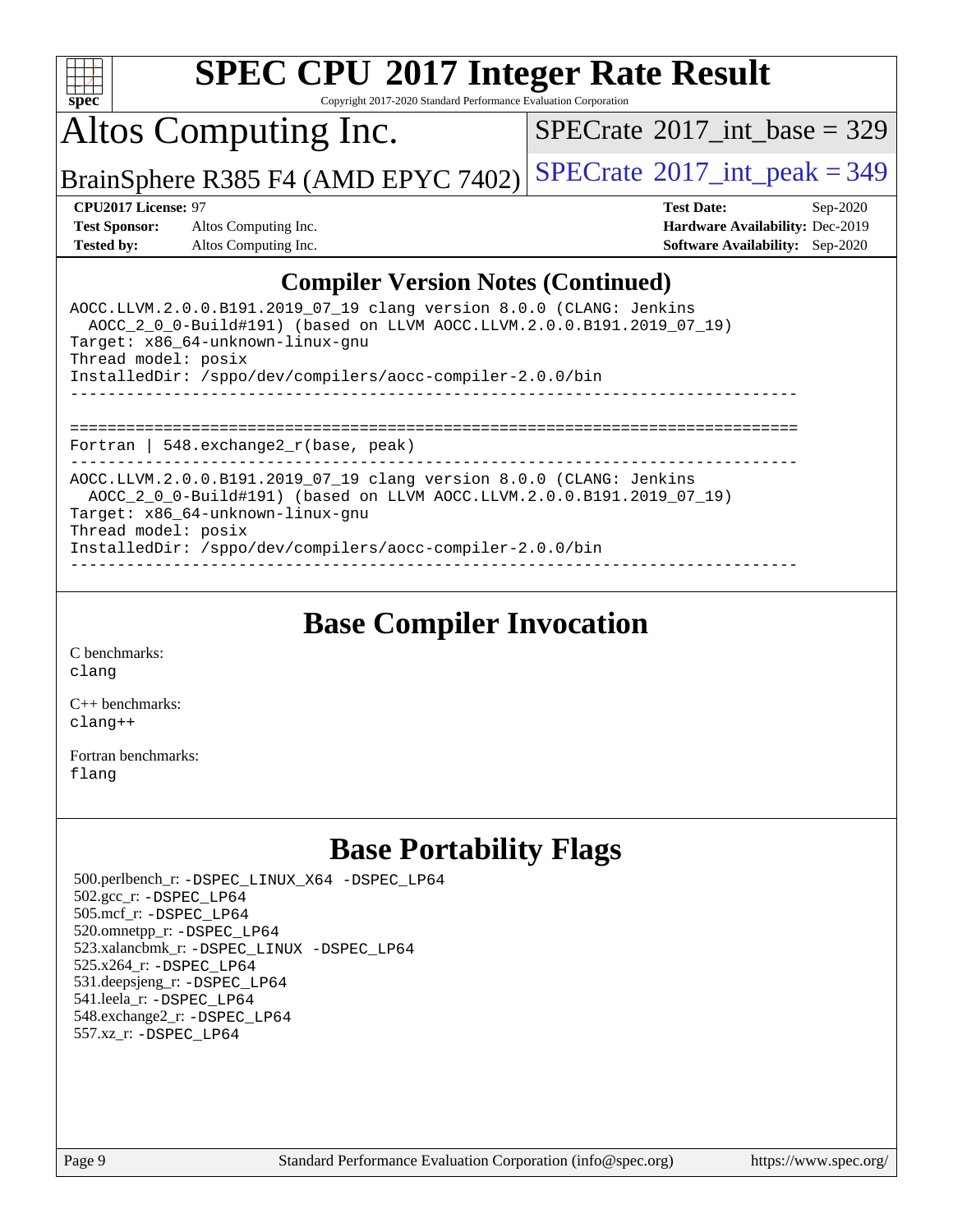|  | spec® |  |  |  |
|--|-------|--|--|--|

Copyright 2017-2020 Standard Performance Evaluation Corporation

## Altos Computing Inc.

 $SPECTate@2017_int\_base = 329$ 

BrainSphere R385 F4 (AMD EPYC 7402) [SPECrate](http://www.spec.org/auto/cpu2017/Docs/result-fields.html#SPECrate2017intpeak)<sup>®</sup>[2017\\_int\\_peak = 3](http://www.spec.org/auto/cpu2017/Docs/result-fields.html#SPECrate2017intpeak)49

**[Test Sponsor:](http://www.spec.org/auto/cpu2017/Docs/result-fields.html#TestSponsor)** Altos Computing Inc. **[Hardware Availability:](http://www.spec.org/auto/cpu2017/Docs/result-fields.html#HardwareAvailability)** Dec-2019 **[Tested by:](http://www.spec.org/auto/cpu2017/Docs/result-fields.html#Testedby)** Altos Computing Inc. **[Software Availability:](http://www.spec.org/auto/cpu2017/Docs/result-fields.html#SoftwareAvailability)** Sep-2020

**[CPU2017 License:](http://www.spec.org/auto/cpu2017/Docs/result-fields.html#CPU2017License)** 97 **[Test Date:](http://www.spec.org/auto/cpu2017/Docs/result-fields.html#TestDate)** Sep-2020

## **[Base Optimization Flags](http://www.spec.org/auto/cpu2017/Docs/result-fields.html#BaseOptimizationFlags)**

### [C benchmarks:](http://www.spec.org/auto/cpu2017/Docs/result-fields.html#Cbenchmarks)

[-flto](http://www.spec.org/cpu2017/results/res2020q4/cpu2017-20200918-24011.flags.html#user_CCbase_aocc-flto) [-Wl,-mllvm -Wl,-function-specialize](http://www.spec.org/cpu2017/results/res2020q4/cpu2017-20200918-24011.flags.html#user_CCbase_F-function-specialize_7e7e661e57922243ee67c9a1251cb8910e607325179a0ce7f2884e09a6f5d4a5ef0ae4f37e8a2a11c95fc48e931f06dc2b6016f14b511fcb441e048bef1b065a) [-Wl,-mllvm -Wl,-region-vectorize](http://www.spec.org/cpu2017/results/res2020q4/cpu2017-20200918-24011.flags.html#user_CCbase_F-region-vectorize_fb6c6b5aa293c88efc6c7c2b52b20755e943585b1fe8658c35afef78727fff56e1a56891413c30e36b8e2a6f9a71126986319243e80eb6110b78b288f533c52b) [-Wl,-mllvm -Wl,-vector-library=LIBMVEC](http://www.spec.org/cpu2017/results/res2020q4/cpu2017-20200918-24011.flags.html#user_CCbase_F-use-vector-library_0a14b27fae317f283640384a31f7bfcc2bd4c1d0b5cfc618a3a430800c9b20217b00f61303eff223a3251b4f06ffbc9739dc5296db9d1fbb9ad24a3939d86d66) [-Wl,-mllvm -Wl,-reduce-array-computations=3](http://www.spec.org/cpu2017/results/res2020q4/cpu2017-20200918-24011.flags.html#user_CCbase_F-reduce-array-computations_b882aefe7a5dda4e33149f6299762b9a720dace3e498e13756f4c04e5a19edf5315c1f3993de2e61ec41e8c206231f84e05da7040e1bb5d69ba27d10a12507e4) [-O3](http://www.spec.org/cpu2017/results/res2020q4/cpu2017-20200918-24011.flags.html#user_CCbase_F-O3) [-ffast-math](http://www.spec.org/cpu2017/results/res2020q4/cpu2017-20200918-24011.flags.html#user_CCbase_aocc-ffast-math) [-march=znver2](http://www.spec.org/cpu2017/results/res2020q4/cpu2017-20200918-24011.flags.html#user_CCbase_aocc-march_3e2e19cff2eeef60c5d90b059483627c9ea47eca6d66670dbd53f9185f6439e27eb5e104cf773e9e8ab18c8842ce63e461a3e948d0214bd567ef3ade411bf467) [-fstruct-layout=3](http://www.spec.org/cpu2017/results/res2020q4/cpu2017-20200918-24011.flags.html#user_CCbase_F-struct-layout) [-mllvm -unroll-threshold=50](http://www.spec.org/cpu2017/results/res2020q4/cpu2017-20200918-24011.flags.html#user_CCbase_F-unroll-threshold_458874500b2c105d6d5cb4d7a611c40e2b16e9e3d26b355fea72d644c3673b4de4b3932662f0ed3dbec75c491a13da2d2ca81180bd779dc531083ef1e1e549dc) [-fremap-arrays](http://www.spec.org/cpu2017/results/res2020q4/cpu2017-20200918-24011.flags.html#user_CCbase_F-fremap-arrays) [-mllvm -function-specialize](http://www.spec.org/cpu2017/results/res2020q4/cpu2017-20200918-24011.flags.html#user_CCbase_F-function-specialize_233b3bdba86027f1b094368157e481c5bc59f40286dc25bfadc1858dcd5745c24fd30d5f188710db7fea399bcc9f44a80b3ce3aacc70a8870250c3ae5e1f35b8) [-mllvm -enable-gvn-hoist](http://www.spec.org/cpu2017/results/res2020q4/cpu2017-20200918-24011.flags.html#user_CCbase_F-enable-gvn-hoist_e5856354646dd6ca1333a0ad99b817e4cf8932b91b82809fd8fd47ceff7b22a89eba5c98fd3e3fa5200368fd772cec3dd56abc3c8f7b655a71b9f9848dddedd5) [-mllvm -reduce-array-computations=3](http://www.spec.org/cpu2017/results/res2020q4/cpu2017-20200918-24011.flags.html#user_CCbase_F-reduce-array-computations_aceadb8604558b566e0e3a0d7a3c1533923dd1fa0889614e16288028922629a28d5695c24d3b3be4306b1e311c54317dfffe3a2e57fbcaabc737a1798de39145) [-mllvm -global-vectorize-slp](http://www.spec.org/cpu2017/results/res2020q4/cpu2017-20200918-24011.flags.html#user_CCbase_F-global-vectorize-slp_a3935e8627af4ced727033b1ffd4db27f4d541a363d28d82bf4c2925fb3a0fd4115d6e42d13a2829f9e024d6608eb67a85cb49770f2da5c5ac8dbc737afad603) [-mllvm -vector-library=LIBMVEC](http://www.spec.org/cpu2017/results/res2020q4/cpu2017-20200918-24011.flags.html#user_CCbase_F-use-vector-library_e584e20b4f7ec96aa109254b65d8e01d864f3d68580371b9d93ed7c338191d4cfce20c3c864632264effc6bbe4c7c38153d02096a342ee92501c4a53204a7871) [-mllvm -inline-threshold=1000](http://www.spec.org/cpu2017/results/res2020q4/cpu2017-20200918-24011.flags.html#user_CCbase_dragonegg-llvm-inline-threshold_b7832241b0a6397e4ecdbaf0eb7defdc10f885c2a282fa3240fdc99844d543fda39cf8a4a9dccf68cf19b5438ac3b455264f478df15da0f4988afa40d8243bab) [-flv-function-specialization](http://www.spec.org/cpu2017/results/res2020q4/cpu2017-20200918-24011.flags.html#user_CCbase_F-flv-function-specialization) [-z muldefs](http://www.spec.org/cpu2017/results/res2020q4/cpu2017-20200918-24011.flags.html#user_CCbase_aocc-muldefs) [-lmvec](http://www.spec.org/cpu2017/results/res2020q4/cpu2017-20200918-24011.flags.html#user_CCbase_F-lmvec) [-lamdlibm](http://www.spec.org/cpu2017/results/res2020q4/cpu2017-20200918-24011.flags.html#user_CCbase_F-lamdlibm) [-ljemalloc](http://www.spec.org/cpu2017/results/res2020q4/cpu2017-20200918-24011.flags.html#user_CCbase_jemalloc-lib) [-lflang](http://www.spec.org/cpu2017/results/res2020q4/cpu2017-20200918-24011.flags.html#user_CCbase_F-lflang) [C++ benchmarks](http://www.spec.org/auto/cpu2017/Docs/result-fields.html#CXXbenchmarks): [-flto](http://www.spec.org/cpu2017/results/res2020q4/cpu2017-20200918-24011.flags.html#user_CXXbase_aocc-flto) [-Wl,-mllvm -Wl,-function-specialize](http://www.spec.org/cpu2017/results/res2020q4/cpu2017-20200918-24011.flags.html#user_CXXbase_F-function-specialize_7e7e661e57922243ee67c9a1251cb8910e607325179a0ce7f2884e09a6f5d4a5ef0ae4f37e8a2a11c95fc48e931f06dc2b6016f14b511fcb441e048bef1b065a) [-Wl,-mllvm -Wl,-region-vectorize](http://www.spec.org/cpu2017/results/res2020q4/cpu2017-20200918-24011.flags.html#user_CXXbase_F-region-vectorize_fb6c6b5aa293c88efc6c7c2b52b20755e943585b1fe8658c35afef78727fff56e1a56891413c30e36b8e2a6f9a71126986319243e80eb6110b78b288f533c52b) [-Wl,-mllvm -Wl,-vector-library=LIBMVEC](http://www.spec.org/cpu2017/results/res2020q4/cpu2017-20200918-24011.flags.html#user_CXXbase_F-use-vector-library_0a14b27fae317f283640384a31f7bfcc2bd4c1d0b5cfc618a3a430800c9b20217b00f61303eff223a3251b4f06ffbc9739dc5296db9d1fbb9ad24a3939d86d66) [-Wl,-mllvm -Wl,-reduce-array-computations=3](http://www.spec.org/cpu2017/results/res2020q4/cpu2017-20200918-24011.flags.html#user_CXXbase_F-reduce-array-computations_b882aefe7a5dda4e33149f6299762b9a720dace3e498e13756f4c04e5a19edf5315c1f3993de2e61ec41e8c206231f84e05da7040e1bb5d69ba27d10a12507e4) [-Wl,-mllvm -Wl,-suppress-fmas](http://www.spec.org/cpu2017/results/res2020q4/cpu2017-20200918-24011.flags.html#user_CXXbase_F-suppress-fmas_f00f00630e4a059e8af9c161e9bbf420bcf19890a7f99d5933525e66aa4b0bb3ab2339d2b12d97d3a5f5d271e839fe9c109938e91fe06230fb53651590cfa1e8) [-O3](http://www.spec.org/cpu2017/results/res2020q4/cpu2017-20200918-24011.flags.html#user_CXXbase_F-O3) [-ffast-math](http://www.spec.org/cpu2017/results/res2020q4/cpu2017-20200918-24011.flags.html#user_CXXbase_aocc-ffast-math) [-march=znver2](http://www.spec.org/cpu2017/results/res2020q4/cpu2017-20200918-24011.flags.html#user_CXXbase_aocc-march_3e2e19cff2eeef60c5d90b059483627c9ea47eca6d66670dbd53f9185f6439e27eb5e104cf773e9e8ab18c8842ce63e461a3e948d0214bd567ef3ade411bf467) [-mllvm -loop-unswitch-threshold=200000](http://www.spec.org/cpu2017/results/res2020q4/cpu2017-20200918-24011.flags.html#user_CXXbase_F-loop-unswitch-threshold_f9a82ae3270e55b5fbf79d0d96ee93606b73edbbe527d20b18b7bff1a3a146ad50cfc7454c5297978340ae9213029016a7d16221274d672d3f7f42ed25274e1d) [-mllvm -vector-library=LIBMVEC](http://www.spec.org/cpu2017/results/res2020q4/cpu2017-20200918-24011.flags.html#user_CXXbase_F-use-vector-library_e584e20b4f7ec96aa109254b65d8e01d864f3d68580371b9d93ed7c338191d4cfce20c3c864632264effc6bbe4c7c38153d02096a342ee92501c4a53204a7871) [-mllvm -unroll-threshold=100](http://www.spec.org/cpu2017/results/res2020q4/cpu2017-20200918-24011.flags.html#user_CXXbase_F-unroll-threshold_2755d0c78138845d361fa1543e3a063fffa198df9b3edf0cfb856bbc88a81e1769b12ac7a550c5d35197be55360db1a3f95a8d1304df999456cabf5120c45168) [-flv-function-specialization](http://www.spec.org/cpu2017/results/res2020q4/cpu2017-20200918-24011.flags.html#user_CXXbase_F-flv-function-specialization) [-mllvm -enable-partial-unswitch](http://www.spec.org/cpu2017/results/res2020q4/cpu2017-20200918-24011.flags.html#user_CXXbase_F-enable-partial-unswitch_6e1c33f981d77963b1eaf834973128a7f33ce3f8e27f54689656697a35e89dcc875281e0e6283d043e32f367dcb605ba0e307a92e830f7e326789fa6c61b35d3) [-z muldefs](http://www.spec.org/cpu2017/results/res2020q4/cpu2017-20200918-24011.flags.html#user_CXXbase_aocc-muldefs) [-lmvec](http://www.spec.org/cpu2017/results/res2020q4/cpu2017-20200918-24011.flags.html#user_CXXbase_F-lmvec) [-lamdlibm](http://www.spec.org/cpu2017/results/res2020q4/cpu2017-20200918-24011.flags.html#user_CXXbase_F-lamdlibm) [-ljemalloc](http://www.spec.org/cpu2017/results/res2020q4/cpu2017-20200918-24011.flags.html#user_CXXbase_jemalloc-lib) [-lflang](http://www.spec.org/cpu2017/results/res2020q4/cpu2017-20200918-24011.flags.html#user_CXXbase_F-lflang) [Fortran benchmarks:](http://www.spec.org/auto/cpu2017/Docs/result-fields.html#Fortranbenchmarks) [-flto](http://www.spec.org/cpu2017/results/res2020q4/cpu2017-20200918-24011.flags.html#user_FCbase_aocc-flto) [-Wl,-mllvm -Wl,-function-specialize](http://www.spec.org/cpu2017/results/res2020q4/cpu2017-20200918-24011.flags.html#user_FCbase_F-function-specialize_7e7e661e57922243ee67c9a1251cb8910e607325179a0ce7f2884e09a6f5d4a5ef0ae4f37e8a2a11c95fc48e931f06dc2b6016f14b511fcb441e048bef1b065a) [-Wl,-mllvm -Wl,-region-vectorize](http://www.spec.org/cpu2017/results/res2020q4/cpu2017-20200918-24011.flags.html#user_FCbase_F-region-vectorize_fb6c6b5aa293c88efc6c7c2b52b20755e943585b1fe8658c35afef78727fff56e1a56891413c30e36b8e2a6f9a71126986319243e80eb6110b78b288f533c52b) [-Wl,-mllvm -Wl,-vector-library=LIBMVEC](http://www.spec.org/cpu2017/results/res2020q4/cpu2017-20200918-24011.flags.html#user_FCbase_F-use-vector-library_0a14b27fae317f283640384a31f7bfcc2bd4c1d0b5cfc618a3a430800c9b20217b00f61303eff223a3251b4f06ffbc9739dc5296db9d1fbb9ad24a3939d86d66)

[-Wl,-mllvm -Wl,-reduce-array-computations=3](http://www.spec.org/cpu2017/results/res2020q4/cpu2017-20200918-24011.flags.html#user_FCbase_F-reduce-array-computations_b882aefe7a5dda4e33149f6299762b9a720dace3e498e13756f4c04e5a19edf5315c1f3993de2e61ec41e8c206231f84e05da7040e1bb5d69ba27d10a12507e4) [-ffast-math](http://www.spec.org/cpu2017/results/res2020q4/cpu2017-20200918-24011.flags.html#user_FCbase_aocc-ffast-math) [-Wl,-mllvm -Wl,-inline-recursion=4](http://www.spec.org/cpu2017/results/res2020q4/cpu2017-20200918-24011.flags.html#user_FCbase_F-inline-recursion) [-Wl,-mllvm -Wl,-lsr-in-nested-loop](http://www.spec.org/cpu2017/results/res2020q4/cpu2017-20200918-24011.flags.html#user_FCbase_F-lsr-in-nested-loop_de4bc7331d07d857538198a5cc9592bc905d78a18065d49b9acfd1f777ae9eca5716aaa3e0e674a48e2e5ec9dad184ee0c682635ad7eff4181b32ab748bf2f49) [-Wl,-mllvm -Wl,-enable-iv-split](http://www.spec.org/cpu2017/results/res2020q4/cpu2017-20200918-24011.flags.html#user_FCbase_F-enable-iv-split_efc18925ba63acc4bb74cb6e43d0987b7b3cf01924ad910e2a6edbbbd0f8b582e31f1ee7ccede3f08176ef2ad41c69507170fb32301bf478d45ceb38dfb89c5e) [-O3](http://www.spec.org/cpu2017/results/res2020q4/cpu2017-20200918-24011.flags.html#user_FCbase_F-O3) [-march=znver2](http://www.spec.org/cpu2017/results/res2020q4/cpu2017-20200918-24011.flags.html#user_FCbase_aocc-march_3e2e19cff2eeef60c5d90b059483627c9ea47eca6d66670dbd53f9185f6439e27eb5e104cf773e9e8ab18c8842ce63e461a3e948d0214bd567ef3ade411bf467) [-funroll-loops](http://www.spec.org/cpu2017/results/res2020q4/cpu2017-20200918-24011.flags.html#user_FCbase_aocc-unroll-loops) [-Mrecursive](http://www.spec.org/cpu2017/results/res2020q4/cpu2017-20200918-24011.flags.html#user_FCbase_F-mrecursive_20a145d63f12d5750a899e17d4450b5b8b40330a9bb4af13688ca650e6fb30857bbbe44fb35cdbb895df6e5b2769de0a0d7659f51ff17acfbef6febafec4023f) [-mllvm -vector-library=LIBMVEC](http://www.spec.org/cpu2017/results/res2020q4/cpu2017-20200918-24011.flags.html#user_FCbase_F-use-vector-library_e584e20b4f7ec96aa109254b65d8e01d864f3d68580371b9d93ed7c338191d4cfce20c3c864632264effc6bbe4c7c38153d02096a342ee92501c4a53204a7871) [-z muldefs](http://www.spec.org/cpu2017/results/res2020q4/cpu2017-20200918-24011.flags.html#user_FCbase_aocc-muldefs) [-mllvm -disable-indvar-simplify](http://www.spec.org/cpu2017/results/res2020q4/cpu2017-20200918-24011.flags.html#user_FCbase_F-disable-indvar-simplify_c8d861bf19eba5001219ab52ef051176e06bf3166017d5c1ce87aec66e795c6723d10bf23d5a91730d61ad4b3f566b39dd0a4d6e5b2af269ebae30428a1f3630) [-mllvm -unroll-aggressive](http://www.spec.org/cpu2017/results/res2020q4/cpu2017-20200918-24011.flags.html#user_FCbase_F-unroll-aggressive_a366db20af3fd871754361e6b05945ac700b8c3fc538cc6688c755ae5874c6da3d6f3bb6e8d93320d5094064830fdb2c06064831f0f08d916cd8f333e5dba6d9) [-mllvm -unroll-threshold=150](http://www.spec.org/cpu2017/results/res2020q4/cpu2017-20200918-24011.flags.html#user_FCbase_F-unroll-threshold_3352736ce55666ed13437f5f5fd6693920e68d4dfd26bba42492bb1c46b6d7692ff5ba7bd4d2ebdab48d140ca981a39154ff0664b4d322a66fc3d1aafa4d7ffe) [-lmvec](http://www.spec.org/cpu2017/results/res2020q4/cpu2017-20200918-24011.flags.html#user_FCbase_F-lmvec) [-lamdlibm](http://www.spec.org/cpu2017/results/res2020q4/cpu2017-20200918-24011.flags.html#user_FCbase_F-lamdlibm) [-ljemalloc](http://www.spec.org/cpu2017/results/res2020q4/cpu2017-20200918-24011.flags.html#user_FCbase_jemalloc-lib) [-lflang](http://www.spec.org/cpu2017/results/res2020q4/cpu2017-20200918-24011.flags.html#user_FCbase_F-lflang)

### **[Peak Compiler Invocation](http://www.spec.org/auto/cpu2017/Docs/result-fields.html#PeakCompilerInvocation)**

[C benchmarks](http://www.spec.org/auto/cpu2017/Docs/result-fields.html#Cbenchmarks): [clang](http://www.spec.org/cpu2017/results/res2020q4/cpu2017-20200918-24011.flags.html#user_CCpeak_clang-c)

[C++ benchmarks:](http://www.spec.org/auto/cpu2017/Docs/result-fields.html#CXXbenchmarks) [clang++](http://www.spec.org/cpu2017/results/res2020q4/cpu2017-20200918-24011.flags.html#user_CXXpeak_clang-cpp)

[Fortran benchmarks](http://www.spec.org/auto/cpu2017/Docs/result-fields.html#Fortranbenchmarks): [flang](http://www.spec.org/cpu2017/results/res2020q4/cpu2017-20200918-24011.flags.html#user_FCpeak_flang)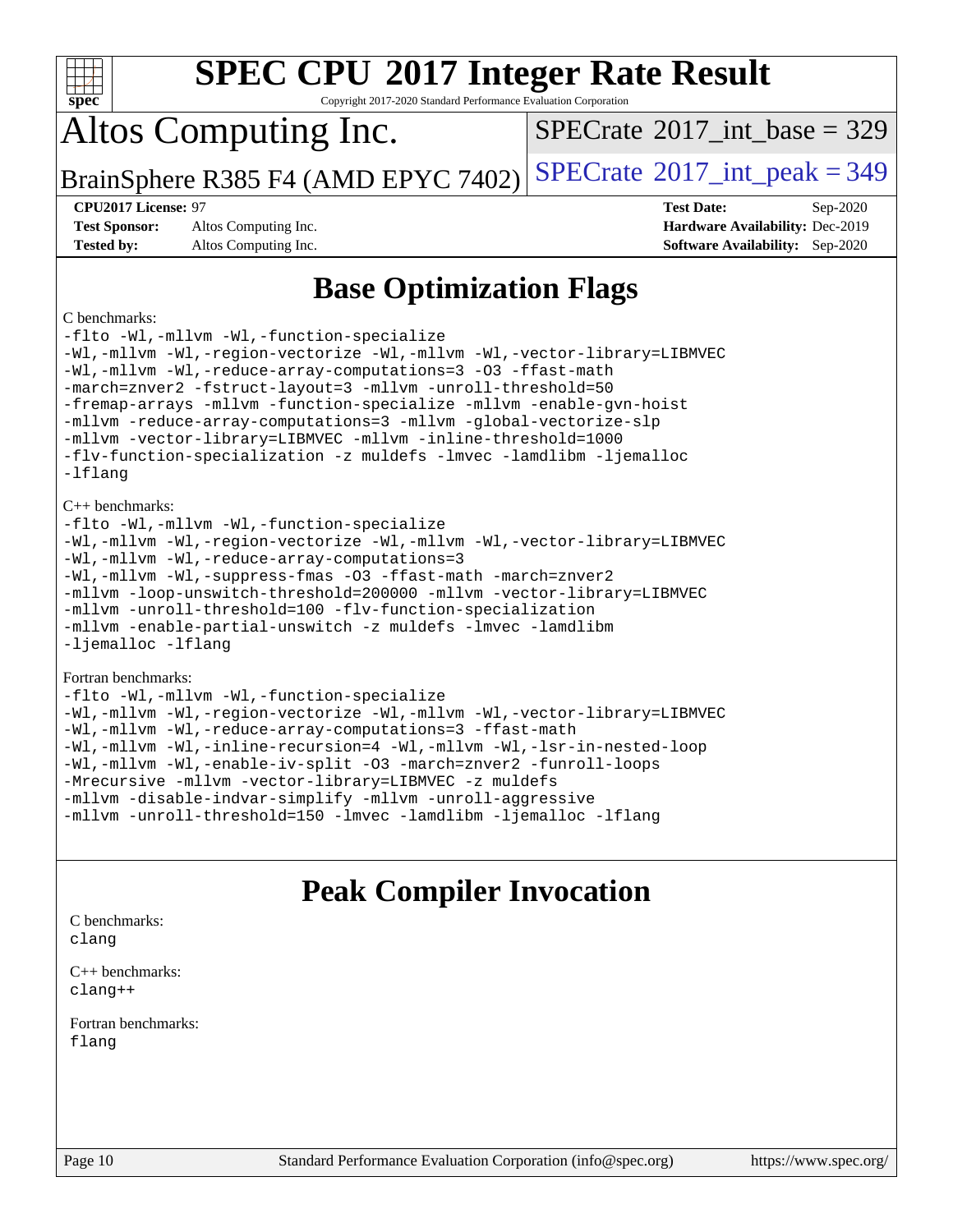

Copyright 2017-2020 Standard Performance Evaluation Corporation

## Altos Computing Inc.

 $SPECTate@2017_int\_base = 329$ 

BrainSphere R385 F4 (AMD EPYC 7402) [SPECrate](http://www.spec.org/auto/cpu2017/Docs/result-fields.html#SPECrate2017intpeak)<sup>®</sup>[2017\\_int\\_peak = 3](http://www.spec.org/auto/cpu2017/Docs/result-fields.html#SPECrate2017intpeak)49

**[Test Sponsor:](http://www.spec.org/auto/cpu2017/Docs/result-fields.html#TestSponsor)** Altos Computing Inc. **[Hardware Availability:](http://www.spec.org/auto/cpu2017/Docs/result-fields.html#HardwareAvailability)** Dec-2019 **[Tested by:](http://www.spec.org/auto/cpu2017/Docs/result-fields.html#Testedby)** Altos Computing Inc. **[Software Availability:](http://www.spec.org/auto/cpu2017/Docs/result-fields.html#SoftwareAvailability)** Sep-2020

**[CPU2017 License:](http://www.spec.org/auto/cpu2017/Docs/result-fields.html#CPU2017License)** 97 **[Test Date:](http://www.spec.org/auto/cpu2017/Docs/result-fields.html#TestDate)** Sep-2020

## **[Peak Portability Flags](http://www.spec.org/auto/cpu2017/Docs/result-fields.html#PeakPortabilityFlags)**

 500.perlbench\_r: [-DSPEC\\_LINUX\\_X64](http://www.spec.org/cpu2017/results/res2020q4/cpu2017-20200918-24011.flags.html#b500.perlbench_r_peakPORTABILITY_DSPEC_LINUX_X64) [-DSPEC\\_LP64](http://www.spec.org/cpu2017/results/res2020q4/cpu2017-20200918-24011.flags.html#b500.perlbench_r_peakEXTRA_PORTABILITY_DSPEC_LP64) 502.gcc\_r: [-D\\_FILE\\_OFFSET\\_BITS=64](http://www.spec.org/cpu2017/results/res2020q4/cpu2017-20200918-24011.flags.html#user_peakEXTRA_PORTABILITY502_gcc_r_F-D_FILE_OFFSET_BITS_5ae949a99b284ddf4e95728d47cb0843d81b2eb0e18bdfe74bbf0f61d0b064f4bda2f10ea5eb90e1dcab0e84dbc592acfc5018bc955c18609f94ddb8d550002c) 505.mcf\_r: [-DSPEC\\_LP64](http://www.spec.org/cpu2017/results/res2020q4/cpu2017-20200918-24011.flags.html#suite_peakEXTRA_PORTABILITY505_mcf_r_DSPEC_LP64) 520.omnetpp\_r: [-DSPEC\\_LP64](http://www.spec.org/cpu2017/results/res2020q4/cpu2017-20200918-24011.flags.html#suite_peakEXTRA_PORTABILITY520_omnetpp_r_DSPEC_LP64) 523.xalancbmk\_r: [-DSPEC\\_LINUX](http://www.spec.org/cpu2017/results/res2020q4/cpu2017-20200918-24011.flags.html#b523.xalancbmk_r_peakPORTABILITY_DSPEC_LINUX) [-D\\_FILE\\_OFFSET\\_BITS=64](http://www.spec.org/cpu2017/results/res2020q4/cpu2017-20200918-24011.flags.html#user_peakEXTRA_PORTABILITY523_xalancbmk_r_F-D_FILE_OFFSET_BITS_5ae949a99b284ddf4e95728d47cb0843d81b2eb0e18bdfe74bbf0f61d0b064f4bda2f10ea5eb90e1dcab0e84dbc592acfc5018bc955c18609f94ddb8d550002c) 525.x264\_r: [-DSPEC\\_LP64](http://www.spec.org/cpu2017/results/res2020q4/cpu2017-20200918-24011.flags.html#suite_peakEXTRA_PORTABILITY525_x264_r_DSPEC_LP64) 531.deepsjeng\_r: [-DSPEC\\_LP64](http://www.spec.org/cpu2017/results/res2020q4/cpu2017-20200918-24011.flags.html#suite_peakEXTRA_PORTABILITY531_deepsjeng_r_DSPEC_LP64) 541.leela\_r: [-DSPEC\\_LP64](http://www.spec.org/cpu2017/results/res2020q4/cpu2017-20200918-24011.flags.html#suite_peakEXTRA_PORTABILITY541_leela_r_DSPEC_LP64) 548.exchange2\_r: [-DSPEC\\_LP64](http://www.spec.org/cpu2017/results/res2020q4/cpu2017-20200918-24011.flags.html#suite_peakEXTRA_PORTABILITY548_exchange2_r_DSPEC_LP64) 557.xz\_r: [-DSPEC\\_LP64](http://www.spec.org/cpu2017/results/res2020q4/cpu2017-20200918-24011.flags.html#suite_peakEXTRA_PORTABILITY557_xz_r_DSPEC_LP64)

## **[Peak Optimization Flags](http://www.spec.org/auto/cpu2017/Docs/result-fields.html#PeakOptimizationFlags)**

[C benchmarks](http://www.spec.org/auto/cpu2017/Docs/result-fields.html#Cbenchmarks):

```
 500.perlbench_r: -flto -Wl,-mllvm -Wl,-function-specialize
-Wl,-mllvm -Wl,-region-vectorize
-Wl,-mllvm -Wl,-vector-library=LIBMVEC
-Wl,-mllvm -Wl,-reduce-array-computations=3
-fprofile-instr-generate(pass 1)
-fprofile-instr-use(pass 2) -Ofast -march=znver2
-mno-sse4a -fstruct-layout=5
-mllvm -vectorize-memory-aggressively
-mllvm -function-specialize -mllvm -enable-gvn-hoist
-mllvm -unroll-threshold=50 -fremap-arrays
-mllvm -vector-library=LIBMVEC
-mllvm -reduce-array-computations=3
-mllvm -global-vectorize-slp -mllvm -inline-threshold=1000
-flv-function-specialization -lmvec -lamdlibm -ljemalloc
-lflang
 502.gcc_r: -m32 -flto -Wl,-mllvm -Wl,-function-specialize
-Wl,-mllvm -Wl,-region-vectorize
-Wl,-mllvm -Wl,-vector-library=LIBMVEC
-Wl,-mllvm -Wl,-reduce-array-computations=3 -Ofast
-march=znver2 -mno-sse4a -fstruct-layout=5
-mllvm -vectorize-memory-aggressively
-mllvm -function-specialize -mllvm -enable-gvn-hoist
-mllvm -unroll-threshold=50 -fremap-arrays
-mllvm -vector-library=LIBMVEC
-mllvm -reduce-array-computations=3
-mllvm -global-vectorize-slp -mllvm -inline-threshold=1000
-flv-function-specialization -fgnu89-inline -ljemalloc
```
**(Continued on next page)**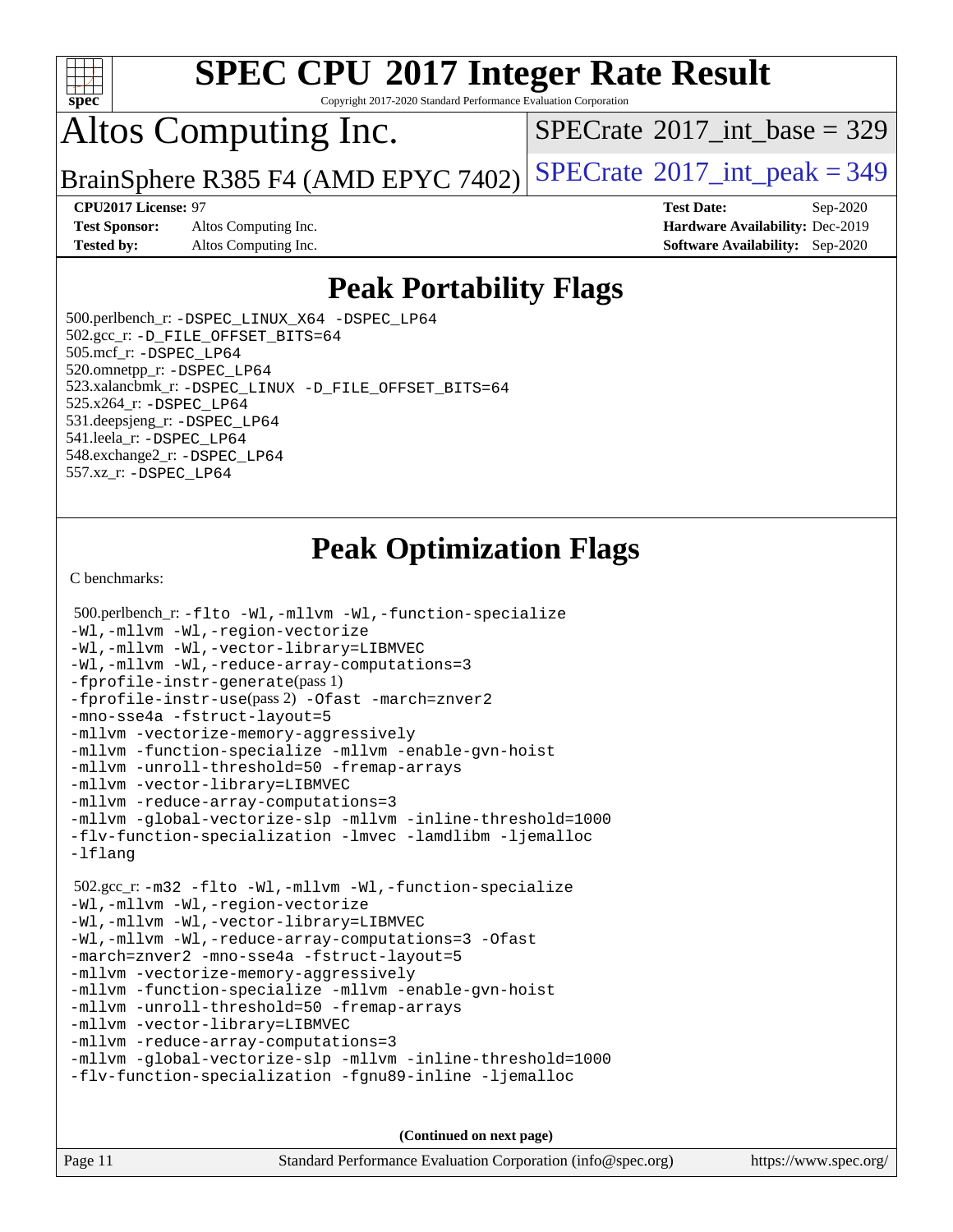

Copyright 2017-2020 Standard Performance Evaluation Corporation

Altos Computing Inc.

 $SPECTate$ <sup>®</sup>[2017\\_int\\_base =](http://www.spec.org/auto/cpu2017/Docs/result-fields.html#SPECrate2017intbase) 329

BrainSphere R385 F4 (AMD EPYC 7402) [SPECrate](http://www.spec.org/auto/cpu2017/Docs/result-fields.html#SPECrate2017intpeak)<sup>®</sup>[2017\\_int\\_peak = 3](http://www.spec.org/auto/cpu2017/Docs/result-fields.html#SPECrate2017intpeak)49

**[Test Sponsor:](http://www.spec.org/auto/cpu2017/Docs/result-fields.html#TestSponsor)** Altos Computing Inc. **[Hardware Availability:](http://www.spec.org/auto/cpu2017/Docs/result-fields.html#HardwareAvailability)** Dec-2019 **[Tested by:](http://www.spec.org/auto/cpu2017/Docs/result-fields.html#Testedby)** Altos Computing Inc. **[Software Availability:](http://www.spec.org/auto/cpu2017/Docs/result-fields.html#SoftwareAvailability)** Sep-2020

**[CPU2017 License:](http://www.spec.org/auto/cpu2017/Docs/result-fields.html#CPU2017License)** 97 **[Test Date:](http://www.spec.org/auto/cpu2017/Docs/result-fields.html#TestDate)** Sep-2020

## **[Peak Optimization Flags \(Continued\)](http://www.spec.org/auto/cpu2017/Docs/result-fields.html#PeakOptimizationFlags)**

```
 505.mcf_r: -flto -Wl,-mllvm -Wl,-function-specialize
-Wl,-mllvm -Wl,-region-vectorize
-Wl,-mllvm -Wl,-vector-library=LIBMVEC
-Wl,-mllvm -Wl,-reduce-array-computations=3 -Ofast
-march=znver2 -mno-sse4a -fstruct-layout=5
-mllvm -vectorize-memory-aggressively
-mllvm -function-specialize -mllvm -enable-gvn-hoist
-mllvm -unroll-threshold=50 -fremap-arrays
-mllvm -vector-library=LIBMVEC
-mllvm -reduce-array-computations=3
-mllvm -global-vectorize-slp -mllvm -inline-threshold=1000
-flv-function-specialization -lmvec -lamdlibm -ljemalloc
-lflang
 525.x264_r: Same as 500.perlbench_r
 557.xz_r: Same as 505.mcf_r
C++ benchmarks: 
 520.omnetpp_r: -flto -Wl,-mllvm -Wl,-function-specialize
-Wl,-mllvm -Wl,-region-vectorize
-Wl,-mllvm -Wl,-vector-library=LIBMVEC
-Wl,-mllvm -Wl,-reduce-array-computations=3 -Ofast
-march=znver2 -flv-function-specialization
-mllvm -unroll-threshold=100
-mllvm -enable-partial-unswitch
-mllvm -loop-unswitch-threshold=200000
-mllvm -vector-library=LIBMVEC
-mllvm -inline-threshold=1000 -lmvec -lamdlibm -ljemalloc
-lflang
 523.xalancbmk_r: -m32 -flto -Wl,-mllvm -Wl,-function-specialize
-Wl,-mllvm -Wl,-region-vectorize
-Wl,-mllvm -Wl,-vector-library=LIBMVEC
-Wl,-mllvm -Wl,-reduce-array-computations=3 -Ofast
-march=znver2 -flv-function-specialization
-mllvm -unroll-threshold=100
-mllvm -enable-partial-unswitch
-mllvm -loop-unswitch-threshold=200000
-mllvm -vector-library=LIBMVEC
-mllvm -inline-threshold=1000 -ljemalloc
 531.deepsjeng_r: Same as 520.omnetpp_r
```
**(Continued on next page)**